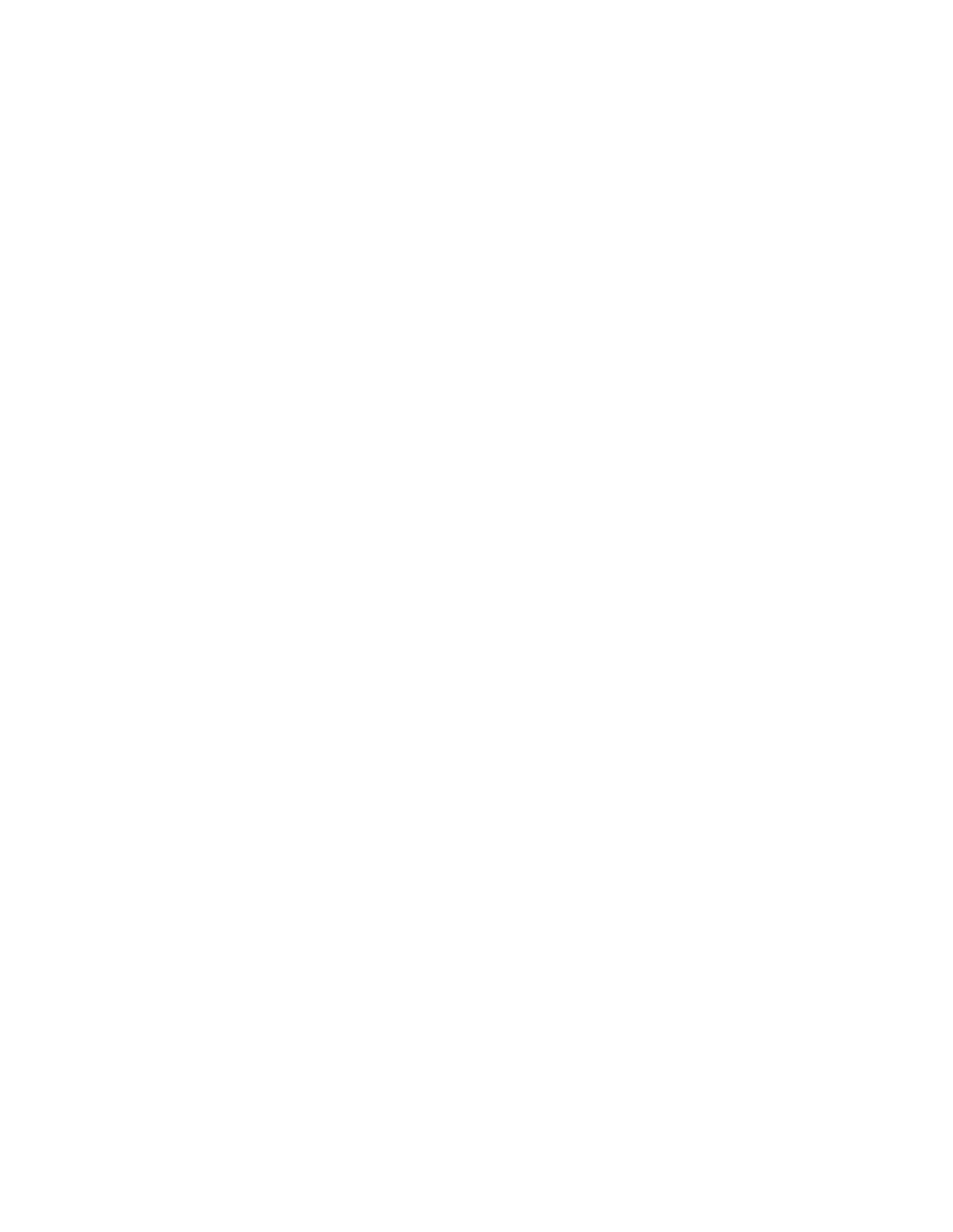## Central Asia-Caucasus Analyst

BI-WEEKLY BRIEFING VOL. 15 NO. 13 26 June 2013

| Contents                                                                                           |                |
|----------------------------------------------------------------------------------------------------|----------------|
| <b>Analytical Articles</b>                                                                         |                |
| THE POLITICAL SOURCES OF KYRGYZSTAN'S RECENT UNREST<br>Johan Engvall                               | 3              |
| IS THE ICE CRACKING AROUND NAGORNO-KARABAKH?<br>Stephen Blank                                      | $\overline{7}$ |
| KYRGYZSTAN'S DECISION TO RENOUNCE MANAS TRANSIT CENTER FAVORS<br><b>RUSSIA</b><br>Erica Marat      | 11             |
| WHAT DOES AMIROV'S ARREST IMPLY FOR DAGESTAN?<br>Emil Souleimanov                                  | 15             |
| <b>Field Reports</b>                                                                               |                |
| <b>GEORGIAN MIA UNCOVERS SHOCKING EVIDENCE AGAINST FORMER</b><br><b>GOVERNMENT</b><br>Eka Janashia | 19             |
| KAZAKHSTAN ADOPTS CONTROVERSIAL PENSION REFORM<br>Georgiy Voloshin                                 | 21             |
| <b>KAZAKHSTAN GOES G-GLOBAL</b><br>Sergei Gretsky                                                  | 23             |
| RUSSIA AND AZERBAIJAN TERMINATE BAKU-NOVOROSSIYSK AGREEMENT<br>Mina Muradova                       | 25             |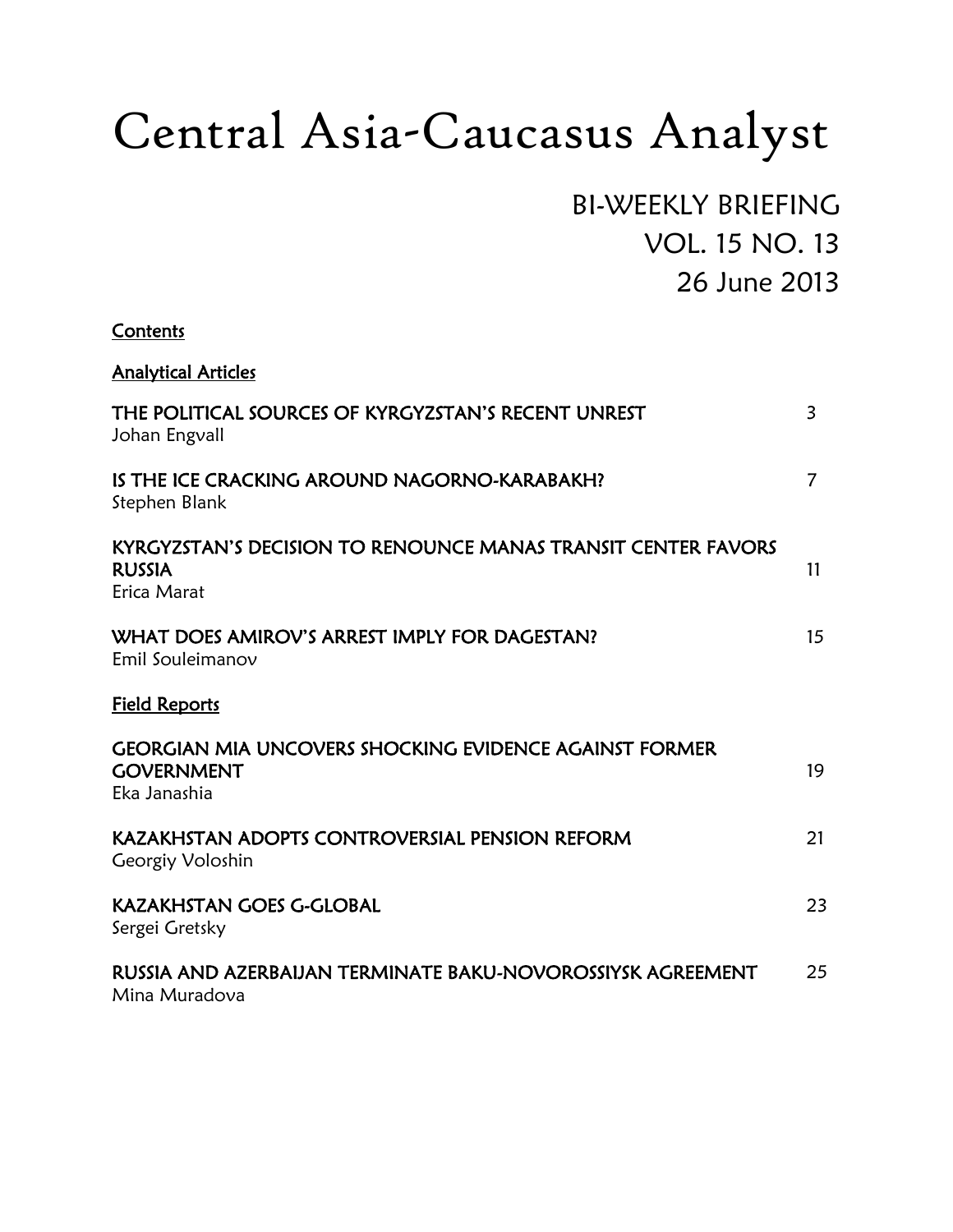#### THE CENTRAL ASIA-CAUCASUS ANALYST

Editor: Svante E. Cornell

Associate Editor: Niklas Nilsson

#### Assistant Editor, News Digest: Alima Bissenova

Chairman, Editorial Board: S. Frederick Starr

*The Central Asia-Caucasus Analyst* is an English-language journal devoted to analysis of the current issues facing Central Asia and the Caucasus. It serves to link the business, governmental, journalistic and scholarly communities and is the global voice of the Central Asia-Caucasus Institute & Silk Road Studies Program Joint Center. The Editor of the Analyst solicits most articles and field reports, however authors are encouraged to suggest topics for future issues or submit articles and field reports for consideration. Such articles and field reports cannot have been previously published in any form, must be written in English, and must correspond precisely to the format and style of articles and field reports published in The Analyst, described below. The Analyst aims to provide our industrious and engaged audience with a singular and reliable assessment of events and trends in the region written in an analytical tone rather than a polemical one. *Analyst* articles reflect the fact that we have a diverse international audience. While this should not affect what authors write about or their conclusions, this does affect the tone of articles. Analyst articles focus on a newsworthy topic, engage central issues of the latest breaking news from the region and are backed by solid evidence. Articles should normally be based on local language news sources. Each 1,100-1,500 word analytical article must provide relevant, precise and authoritative background information. It also must offer a sober and analytical judgment of the issue as well as a clinical evaluation of the importance of the event. Authors must cite facts of controversial nature to the Editor who may contact other experts to confirm claims. Since *Analyst* articles are based on solid evidence, rather than rumors or conjecture, they prove to be reliable sources of information on the region. By offering balanced and objective analysis while keeping clear of inflammatory rhetoric, The Analyst does more to inform our international readership on all sides of the issues. The Editor reserves the right to edit the article to conform to the editorial policy and specifications of The Analyst and to reject the article should it not be acceptable to our editorial committee for publication. On acceptance and publication of the edited version of the article, The Central Asia-Caucasus Institute of The Johns Hopkins University-The Nitze School of Advanced International Studies will issue an honorarium to the author. It is up to the individual author to provide the correct paperwork to the Institute that makes the issuing of an honorarium possible. The copyright for the article or field report will reside with the Central Asia-Caucasus Analyst. However, the author may use all or part of the contracted article in any book or article in any media subsequently written by the author, provided that a copyright notice appears giving reference to the contracted article's first publication by the "Central Asia-Caucasus Analyst, Central Asia-Caucasus Institute, The Johns Hopkins University, Nitze School of Advanced International Studies."

#### Submission Guidelines:

Analytical Articles require a three to four sentence Key Issue introduction to the article based on a news hook. Rather than a general, overarching analysis, the article must offer considered and careful judgment supported with concrete examples. The ideal length of analytical articles is between 1,200 and 1,400 words. The articles are structured as follows:

KEY ISSUE: A short 100-word statement of your conclusions about the issue or news event on which the article focuses. BACKGROUND: 300-400 words of analysis about what has led up to the event or issue and why this issue is critical to the region. Include background information about the views and experiences of the local population.

IMPLICATIONS: 400-600 words of analysis of the ramifications of this event or issue, including where applicable, implications for the local people's future.

CONCLUSIONS: 100-200 words that strongly state your conclusions about the impact of the event or issue. AUTHOR'S BIO: provide a short bio of yourself in 20-50 words.

Field Reports focus on a particular news event and what local people think about the event. Field Reports address the implications the event or activity analyzed for peoples' lives and their communities. Field Reports do not have the rigid structure of Analytical Articles, and are shorter in length, averaging ca. 700-800 words.

Those interested in joining The Analyst's pool of authors to contribute articles, field reports, or contacts of potential writers, please send your CV to: <scornell@jhu.edu> and suggest some topics on which you would like to write.

#### Svante E. Cornell

Research Director; Editor, Central Asia-Caucasus Analyst Central Asia-Caucasus Institute & Silk Road Studies Program Paul H. Nitze School of Advanced International Studies, The Johns Hopkins University 1619 Massachusetts Ave. N.W., Washington, D.C. 20036, USA.Tel. +1-202-663-5922; 1-202-663-7723; Fax. +1-202-663-77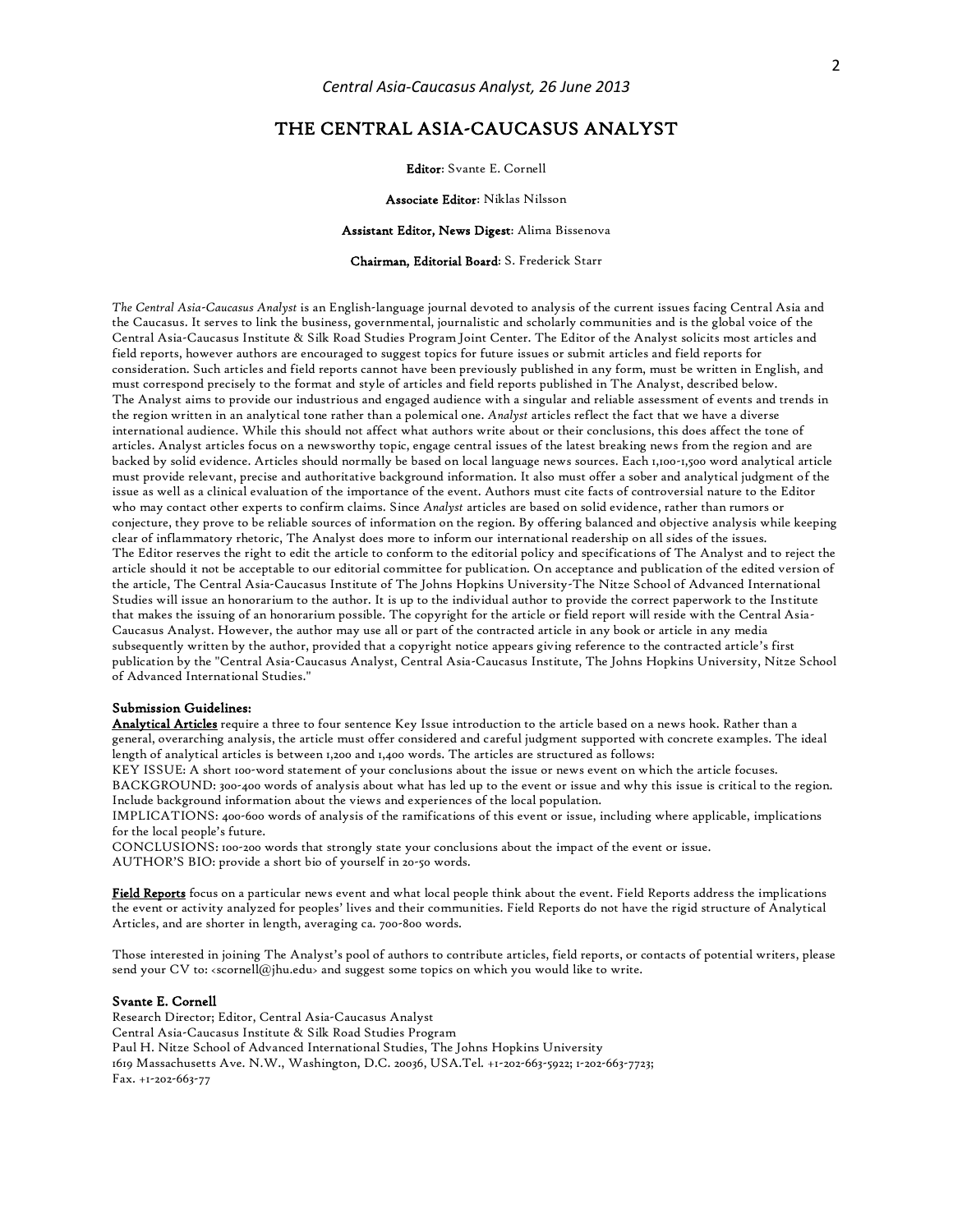## THE POLITICAL SOURCES OF KYRGYZSTAN'S RECENT UNREST

*Johan Engvall*

*Recent protests in Issyk-Kul and Jalal-Abad regions demanding the nationalization of Kumtor gold mine and the release of jailed members of parliament have demonstrated the limited ability of Kyrgyzstan's central government to enforce law and order throughout the country. There are political sources of this social and economic instability, notably, Kyrgyzstan's transformation to a semiparliamentary system of government in 2010 has rooted out corrupt one-family rule but instituted a system of coalition-based corruption, where the country's major economic, political and territorial assets are divided among political parties with a detrimental impact on their ability to govern the country.* 

BACKGROUND: The recent wave of protests in Kyrgyzstan has once again demonstrated the delicate nature of the country's post-2010 democracy. On May 28, protestors demanding the nationalization of the Kumtor gold mine, the nation's largest industrial facility, cut off the power to the gold mining facility, leaving it idle for several days. As Kumtor, which is operated by the Canadian company Centerra Gold Inc., was held hostage by local horsemen in the highlands of the Issyk-Kul region, clashes between demonstrators and police broke out, forcing President Almazbek Atambaev to declare a state of emergency in the Dzheti-Oguz district surrounding the mine. After a visit by Prime Minister Jantoro Satybaldiev and some promises to renegotiate the Kumtor contract to the benefit of the Kyrgyz side, the mine resumed its operations on June 1.

Just as the protest around Kumtor was mitigated, unrest erupted in the southern Jalal-Abad region. Protestors captured the regional administration, burned a likeness of President Atambaev, appointed a local

potentate, Meder Usenov, as the people's governor and demanded the release of three jailed members of parliament, most notably Ata Zhurt party leader Kamchybek Tashiev, sentenced to jail earlier this year for allegedly attempting a violent overthrow of government in October last year. While a semblance of order was eventually reestablished also in Jalal-Abad, the situation remains volatile. Moreover, it was hardly by chance that on June 17, the Bishkek city court dropped all charges against the three members of parliament previously convicted for attempting to overthrow the government. It remains to be seen whether the released politicians will seek revenge or whether some pacifying agreement has been reached with the authorities.

The challenges to central government authority posed by local mobs in Issyk-Kul and Jalal-Abad are far from exceptional cases. In the northern Talas region, several gold mines licensed to foreign investors have for long stayed idle due to the mobilization of local citizens interrupting their work. The government's announcement of a new tender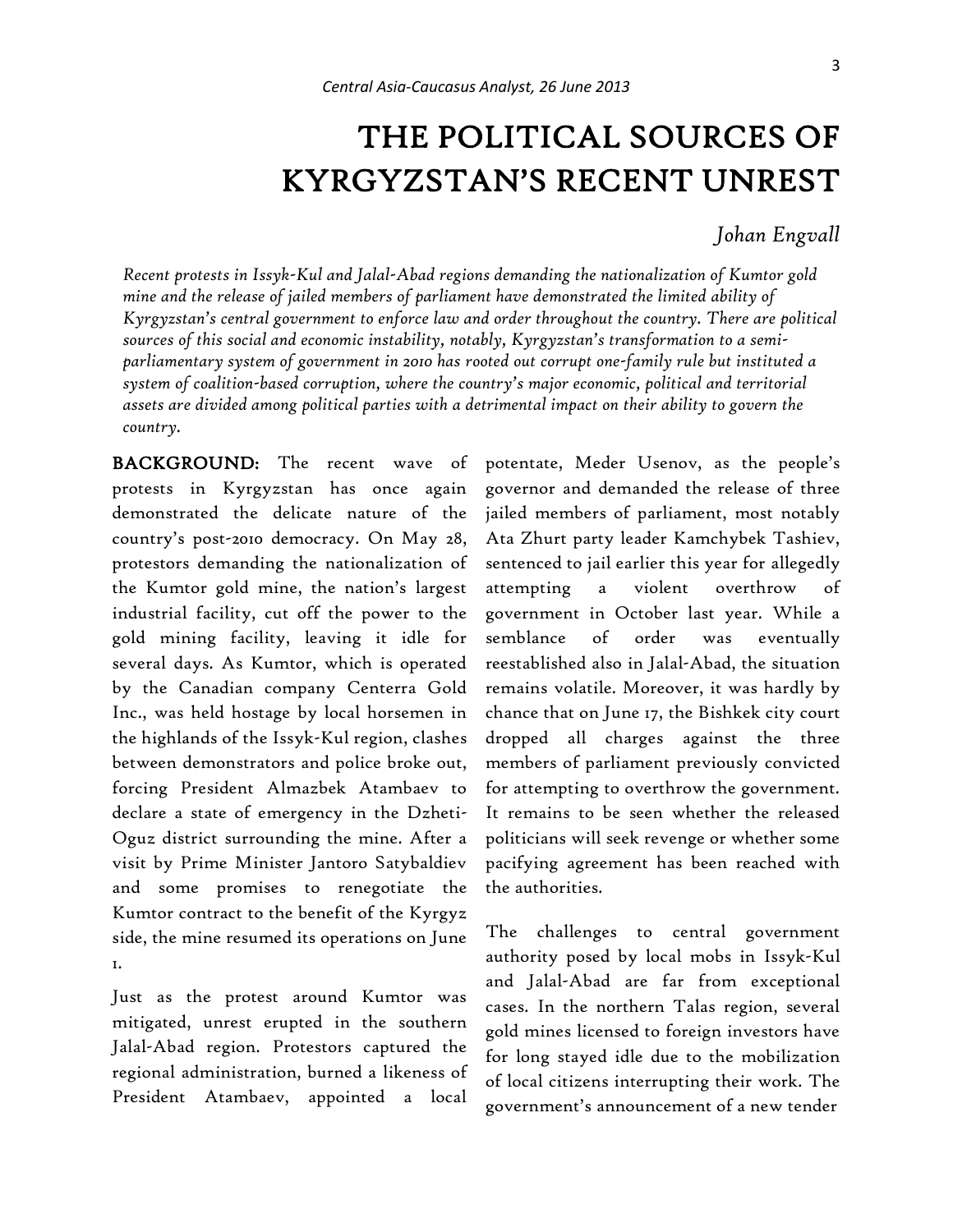

for the right to operate the country's second largest gold deposit, Jerui in Talas, recently failed as not a single investor dared to bid. In another northern region, Naryn, government decision to appoint a new police chief spectacularly failed when the new chief was chased out, and has yet to return. The remote southern Batken region has also become an increasingly volatile spot, with clashes between Kyrgyz and Tajiks around Tajik exclaves inside Kyrgyzstan turning ever more frequent. Finally, in the largest southern region of Osh, which still suffers from the horrendous violent clashes between ethnic Kyrgyz and ethnic Uzbeks in June 2010, the controversial mayor of Osh city, Melis Myrzakmatov, has carved out his own fiefdom.

In fact, Osh currently stands out as the sole case of a local government enjoying some support among the citizens, partly because of genuine popularity, partly out of fear. This is largely owing to Myrzakmatov's image as a guarantor of stability. Currently, he is probably the nation's most popular politician, and although he may harbor intentions of reaching the central power in Bishkek, for now he seems content with being the local strongman. Other regional and local

administrations, however, are devoid of public trust, the trend being one of provinces de facto increasingly slipping away from Bishkek's control.

IMPLICATIONS: What does the combination of a toothless national government, poor and ineffective local governance and the power of mob rule tell us about the state of Kyrgyzstan's semiparliamentary system, which was rightly hailed as a bold step towards democratic development when introduced after the fall of the Bakiev regime in 2010?

Under Bakiev, almost all the state's political, economic and territorial assets were controlled and divided within the presidential family network, particularly among the president's brothers and sons. One brother controlled the law enforcement agencies, another supervised the Jalal-Abad oblast, a third oversaw Kyrgyz-China relations, while a fourth held sway over the judiciary. His oldest son had the security and customs systems as designated area, while the youngest wielded enormous influence over the country's banking, financial and economic institutions.

The whole rationale for the new semiparliamentary form of government was to avoid one extended family, region or group capturing the government at the expense of other powerful interests, and thus secure a degree of balance among competing elites. While a commendable idea, the new system has yet to produce the desired effect in terms of relieving the strained relations between center and periphery, or urban and rural areas, nor has it been able to moderate intra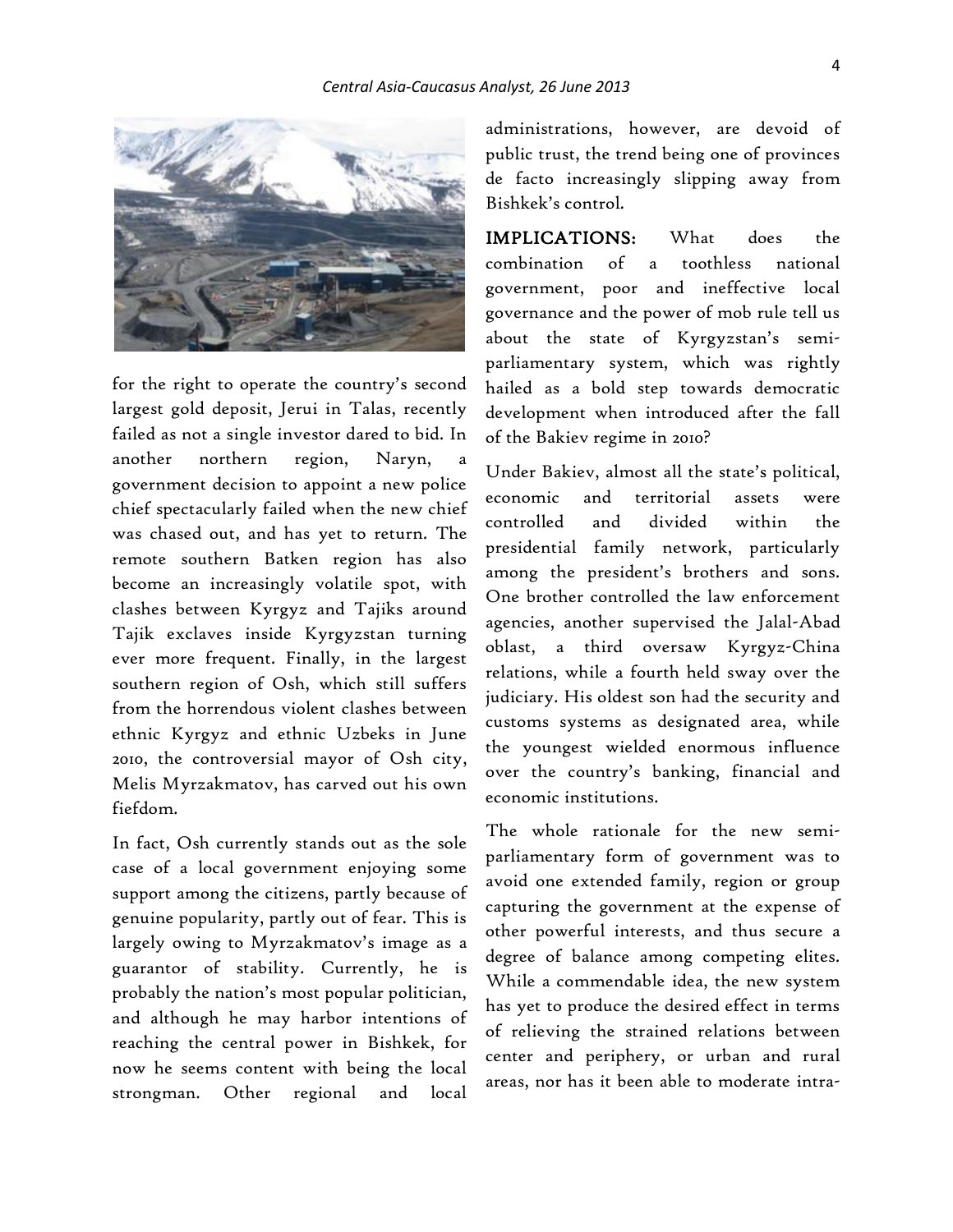elite relations. Indeed, fierce rivalries and subversive activities are as strong as ever.

In contrast to the corrupt one-family rule of the past, the divided executive-legislative power sharing constitution means that the powers of the parliament have increased substantially. Since 2010, three different coalition governments were created, and all five parties represented in the parliament have at some point been part of the ruling coalition, which currently consists of three parties – SDPK, Ar-Namys and Ata-Meken. The parties have divided among themselves all national ministries and agencies as well as regional administrations on the level of provinces, districts and cities. The same division also exists regarding some lucrative business enterprises. This practice has weakened the legitimacy of the central government, rendered local governance ineffective and spurred conflicts between residents of various regions and their administrations as trustees of different parties, with limited authority, are set to administer different parts of the country based on a kind of quota system. Constant reshuffling of staff, following the breakdown of one coalition and the creation of another, leaves the country without continuity regarding decision-making policies.

This has fostered a new type of corrupt system of government, which local observers have labeled coalition-based corruption. The president's powers are more limited than previously as he is now one potentate among others, albeit a very powerful one. That said, current President Atambaev certainly has real powers in his hands, especially after successfully subordinating the Prime Minister. Moreover, important power instruments, such as security structures and foreign policy, are under presidential control. It should also be noted that the president has been careful in showing restraint and keeping a distance from the abundance of corrupt schemes and collaboration with criminals that was the order of the day during previous administrations. He has at the same time been hesitant regarding his appointments, preferring to rely on an old guard of top officials with a very limited interest or energy in taking on the tough questions of structural reforms. Thus, young, energetic professionals who could potentially make a difference remain sidelined in the state's governance.

In this new institutional setting, the most pressing governance problem is no longer that of limiting presidential power, but how to restrain a roving parliament where the 120 deputies are mainly concerned with their own interests, not ideology, political reform programs, or effectively enacting legislation. Beneath this political system of aggressive division of spoils among parties, an unreformed state apparatus lingers on. Judicial reform which was singled out as a priority after 2010 has been disappointing. Businesses are still feeding state inspectors through bribery. And the law enforcement system, in particular the police, is weak, demoralized and ineffective in handling protest mobs, with some policemen simply being paid off by protestors. It does not require much in this situation for one policeman to lose control and open deadly fire at protestors. If that happens, the outcome is anyone's guess.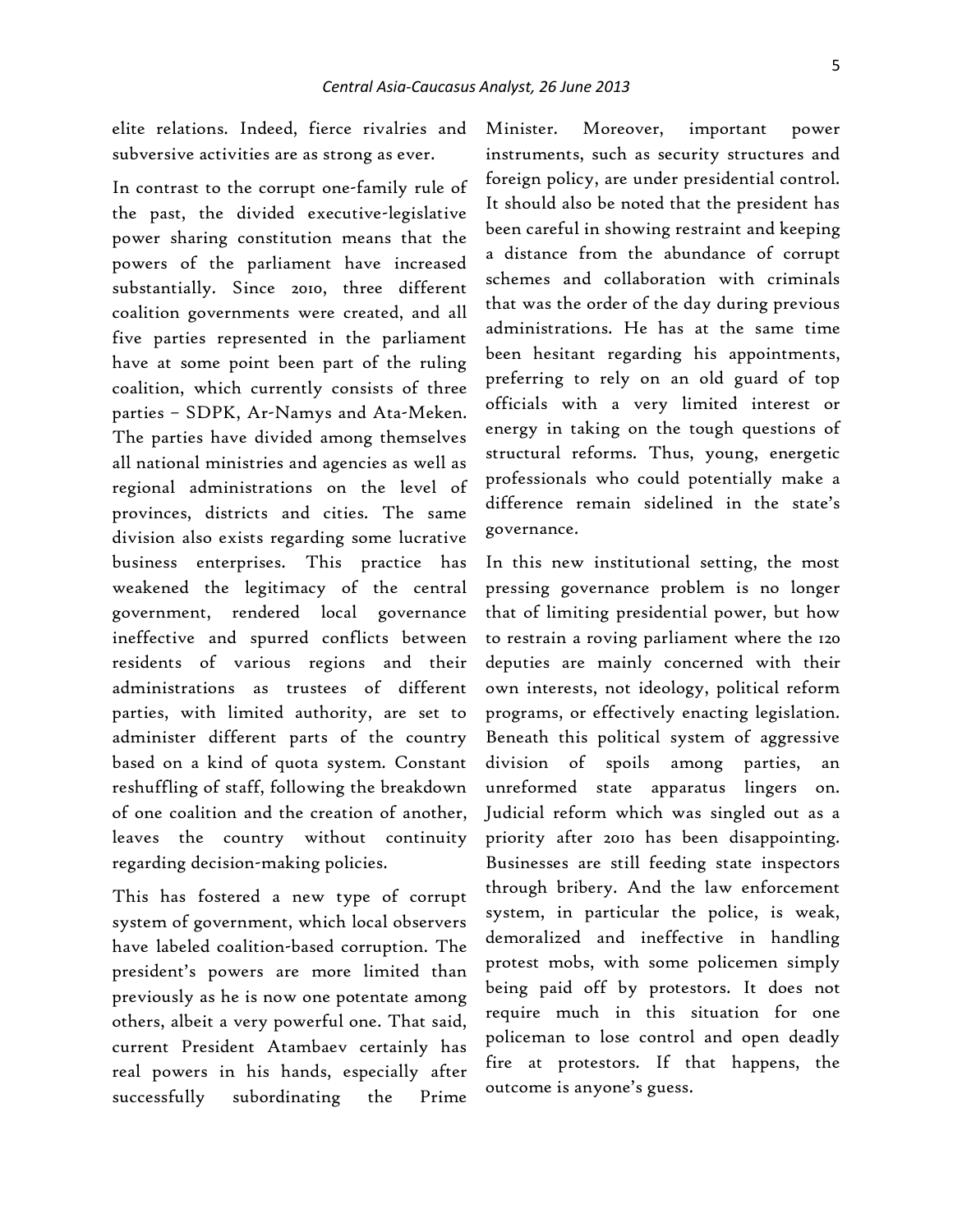CONCLUSIONS: The current situation has a number of implications for developments in Kyrgyzstan. The rule of mobs and the inability of the government to enforce the law have scared off potential and much needed investors. The instability further reduces government efforts toward permanent crisis management, as the political goals are limited to staying on top and maintaining power, while urgently needed reforms in the political, economic and social spheres are left to the future. As long

as a weak central power, roving political party interests and the rule of the mob continue to co-exist, the current knife-edge balance is poised to continue.

AUTHOR'S BIO: Johan Engvall is a Research Fellow with the Central Asia-Caucasus Institute & Silk Road Studies Program Joint Center, and a post-doctoral researcher at the Uppsala Center for Russian and Eurasian Studies, Uppsala University.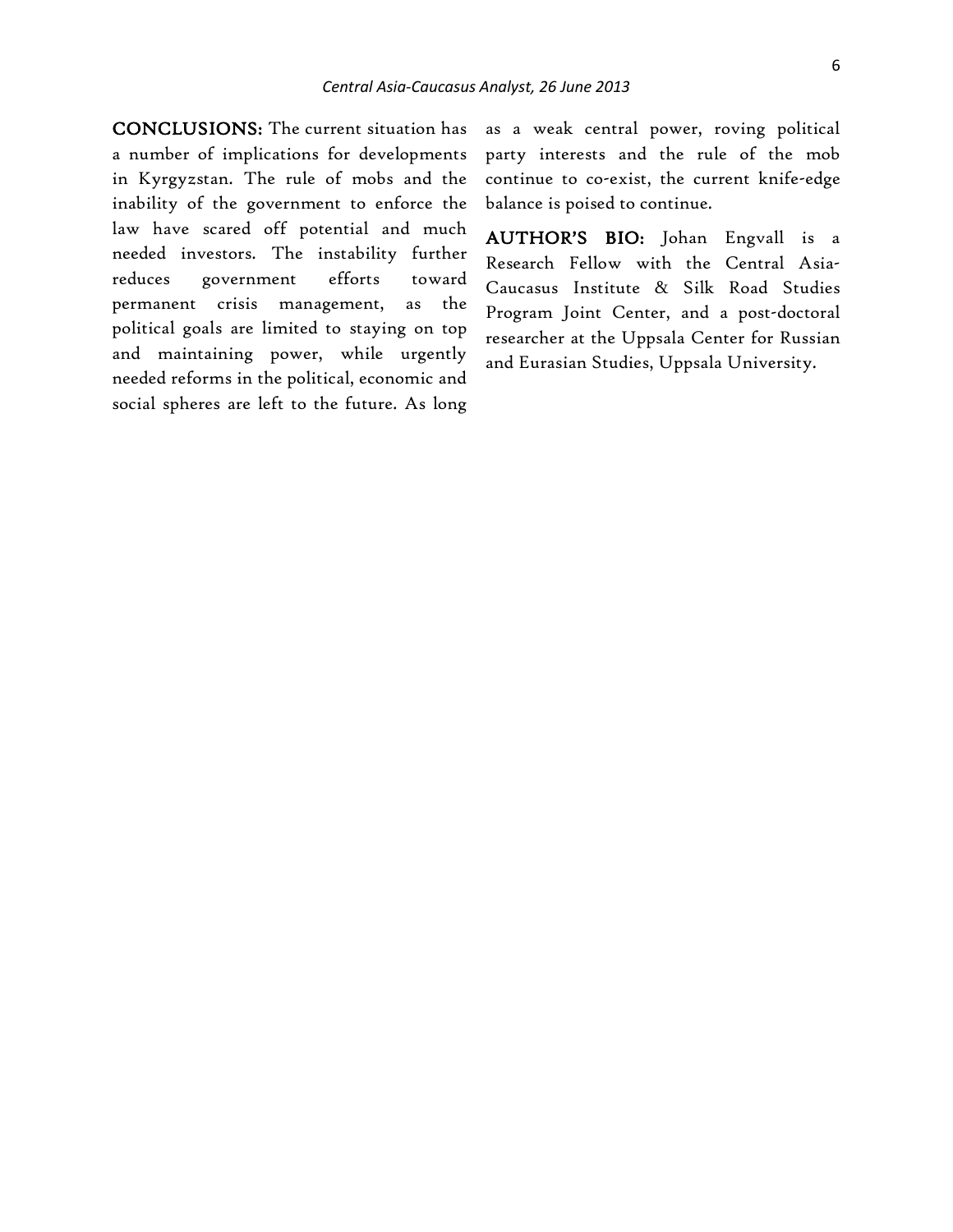## IS THE ICE CRACKING AROUND NAGORNO-KARABAKH?

*Stephen Blank*

*At the recent G-8 summit the three members of the Minsk Group, Russia, the U.S., and France, issued a statement calling on Azerbaijan and Armenia to move forward on this issue. Yet, the leaders of the Minsk Group largely repeated what they have done for years; they punted, took refuge in meaningless, high-flown, and contradictory rhetoric, and blamed everything on Baku and Yerevan. Although the two sides are not without blame, as suggested by the tense situation in Nagorno-Karabakh with periodic episodes of one or another side creating incidents that could escalate into outright conflict as well as Armenian and Azerbaijani policy, the refusal of the Minsk Group to act only ensures the continuation of this spiral.*

BACKGROUND: The Minsk group, established in the wake of the Nagorno-Karabakh conflict in the early 1990s, has never functioned seriously and it is increasingly clear that not only the Minsk Group but also the West in general has adopted a consistently passive approach to this conflict. This abdication has essentially left it up to Moscow to try and find a solution even though the controlled tension produced due to this conflict is exactly what Moscow deems to be in its self-interest. The fact that the Minsk Group's members now attack these governments for seeking one-sided advantages exactly as they do is a telling example of the Minsk Group's hypocrisy and actual disinterest in finding a solution.

For example, in 2011 at the latest initiative undertaken by then President Dmitry Medvedev, Russia made the following proposal. According to Armenian political scientist Arman Melikyan, in earlier tripartite negotiations with Armenia and Russia on Nagorno-Karabakh that Russia ostensibly "brokered," Moscow was to arrange for the surrender of liberated territories, thereby ensuring its military

presence in return and establishing a network of military bases in Azerbaijan to prevent any further cooperation between Azerbaijan and NATO. While Armenian authorities reportedly accepted this plan; Baku refused to do so and saved Armenia, which clearly wants to incorporate Nagorno-Karabakh, from relinquishing territories under its control. Since recent revelations show that Azerbaijan desires NATO's full cooperation and says it would even consider membership in NATO if not for implied Russian and Iranian opposition, its rejection of this transparent neo-imperialist Russian ploy is hardly surprising. In other words, Moscow's price for solving this conflict was essentially to deprive both belligerent states of their sovereignty.

Moscow's duplicity came out into even starker view immediately after the G-8 summit when it was revealed that apart from the large-scale Russian military deployments to the Russian base at Gyumri, Armenia after 2010 and support for Armenia, Russia had also sold Azerbaijan a reported US\$ 1 billion in weapons. Such sales clearly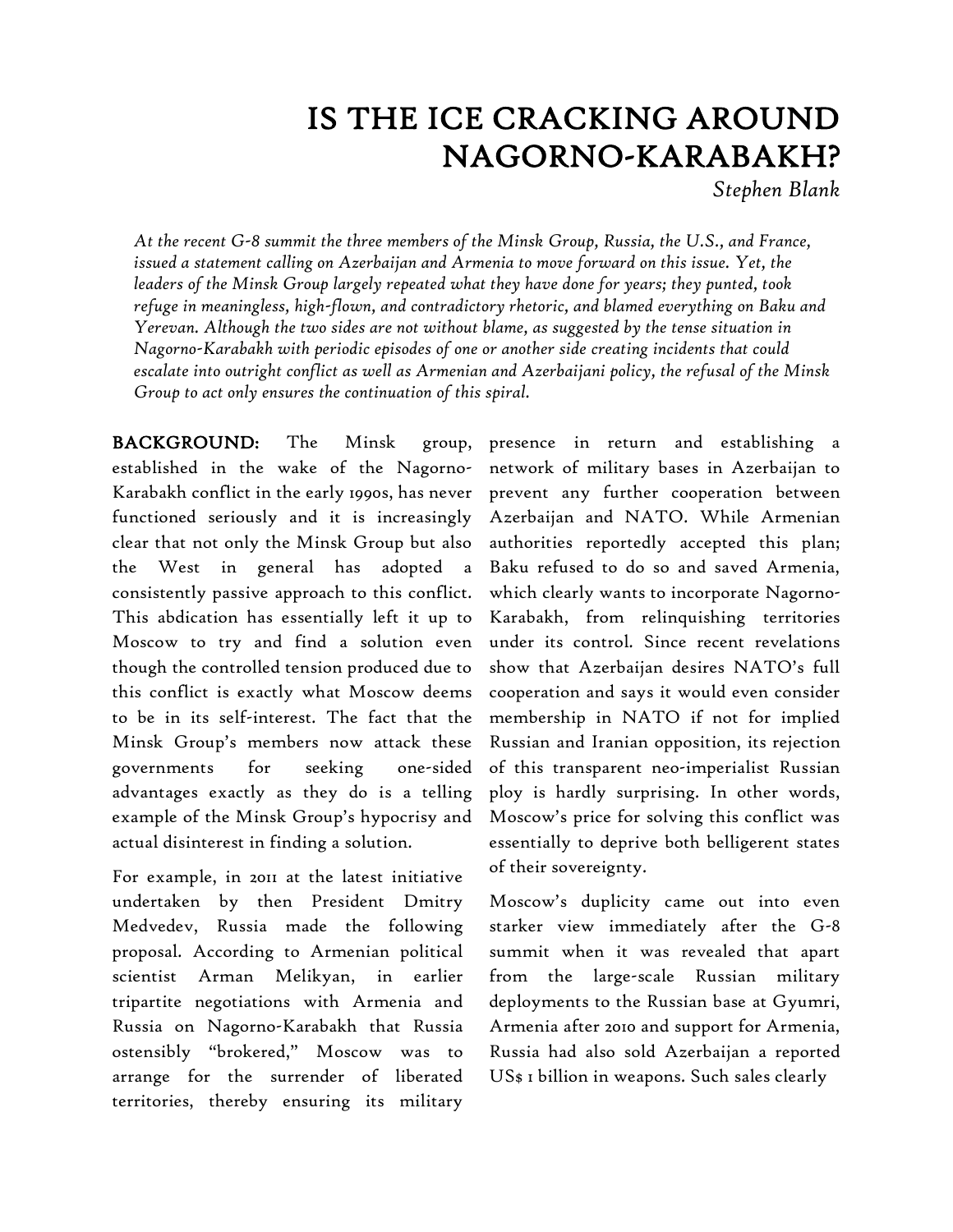

do not conform to the request for both sides to desist from actions that could enhance tensions. These weapons reportedly included T-90 Battle Tanks, BMP-3 infantry fighting vehicles, self-propelled artillery systems, multiple rocket launchers, self-propelled gun mortar systems and thermobaric rocket systems. Many of these systems clearly offered Azerbaijan new capabilities even as its defense spending continues to grow. The tanks appear to be close to, if not the actual, state of the art Russian tanks. In addition, these deliveries come on top of previous arms sales contracts in 2010-11 for air defense systems and helicopters worth about US\$ 3 billion. Meanwhile, Azerbaijan is acquiring UAVs and anti-missile radars, anti-ship missiles from Israel and air defenses and fighter planes from Ukraine and Belarus.

Although Russia regularly claims that it will not disturb the balance between the warring parties or contribute in any way to the aggravation of the existing conflict, this evidence starkly shows its real policy and also highlights just what kinds of systems could be involved if renewed fighting broke out. Of course, the scale of Azerbaijani acquisitions and purchases underscores its

increased commitment to a military buildup to coerce Armenia into a solution if not to actually use those systems.

IMPLICATIONS: The scale of Moscow's military and political mischief-making in Armenia and Azerbaijan underscores just how wrongheaded it is for the West in general and the Minsk Group in particular to continue to pretend to act and scold local governments when they contribute to the unresolved and possibly growing tensions in the area. It is clear from the statement at the G-8 that neither Washington nor Paris has any ideas for how to bring the parties to a negotiation process let alone a resolution of the conflict. Instead, Paris and Washington content themselves with moralizing statements and in practice wash their hands of the area leaving Moscow a free hand.

The results of this free hand are there for everyone to see. Russia is actively abetting a dangerous military buildup while also demanding what amounts to extra-territorial rights at its base in Gyumri which it has steadily built up, allegedly against Western threats, since 2010. In fact the buildup may actually be generated by the large amount of Russian weapons that Moscow is selling to Baku. Russia can thus make lots of money while inciting a state of controlled conflict and then pose as a disinterested mediator if both sides essentially surrender their sovereignty. It should therefore come as no surprise that the conflict over Nagorno-Karabakh is no closer to resolution today than before and that the major powers have essentially walked away from it, leaving Moscow to play its games in the area. Coupled with Russia's unrelenting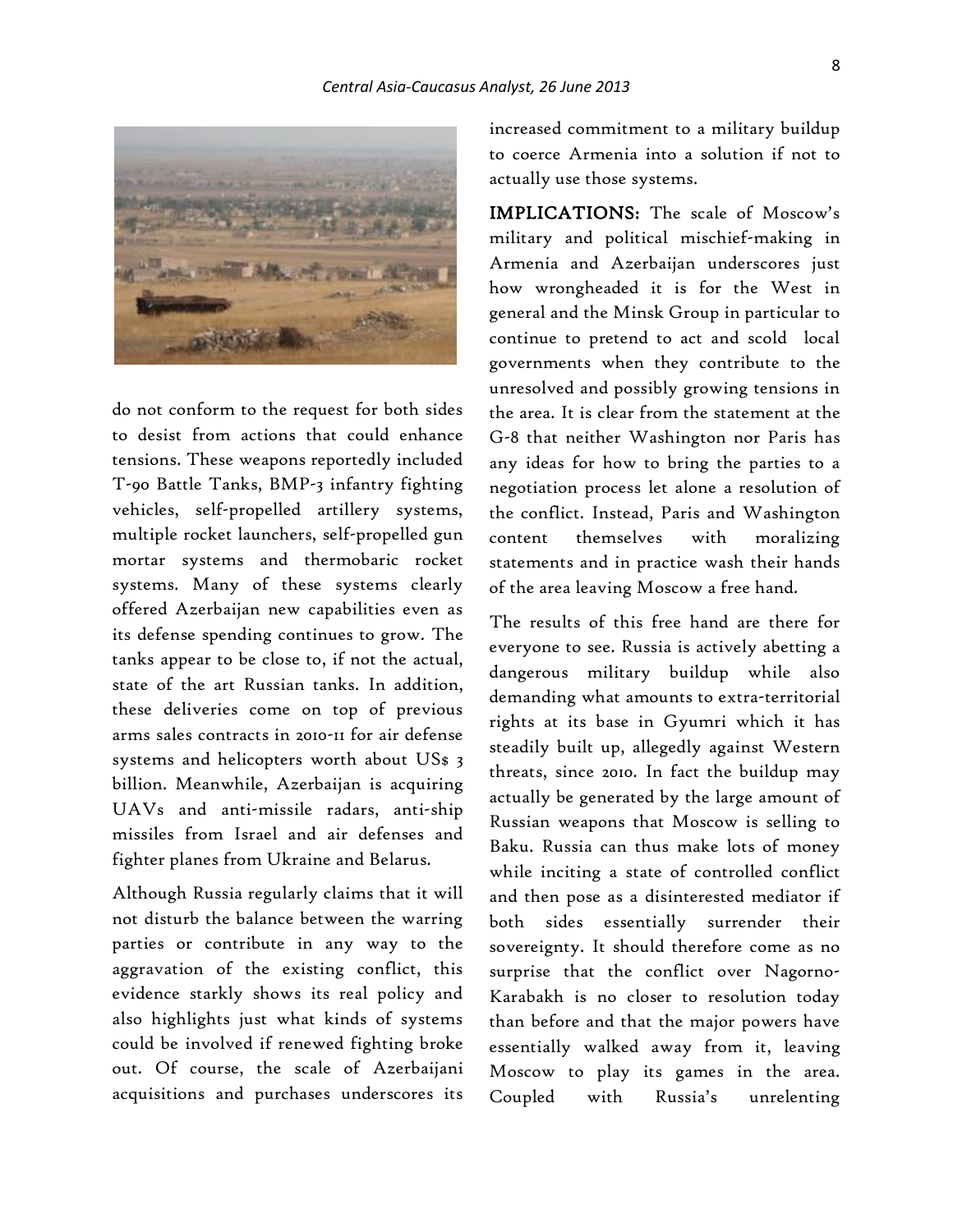determination to annex territory taken from Georgia in 2008 during the Russo-Georgian war, its attempts to coerce Armenia into submission to its gas policy and thus overall economic policy through Gazprom's manipulation of prices, and Russia's clear opposition to Armenia signing an Association Agreement with the EU, it should be obvious where this continued Western neglect is leading and what consequences it will have.

This Western neglect of the Caucasus can in no way be regarded as "benign neglect," but is malign neglect because it allows all the forces of destabilization, those who benefit from conflict and authoritarianism to entrench themselves in power. It also allows Russia to play the most devious of games in order to keep the South Caucasus in a state of unresolved tension and dependence upon Moscow, even as it seeks to undermine them. Thus, even as Russia supplies Azerbaijan with weapons, its local media in the North Caucasus attacks Azerbaijan for its treatment of ethnic minorities while Russia improves its ties with Iran, which has been implicated in four anti-Azerbaijani plots since 2012 alone.

It should be clear that his continued malign neglect of the conflict in Nagorno-Karabakh in particular and of the larger South Caucasus in general can only lead to increased tension, a heightened possibility of military skirmishes if not actual wars, and the continuing degradation of each country's domestic political process. Thus, Western neglect only facilitates the decline of the South Caucasus into what appears to be a hopeless mess of interacting pathologies that

defy solution and that duly provides governments with a further excuse for inaction. Given the global repercussions of the Russo-Georgian war of 2008, this passivity and myopia may seem astonishing. Yet, it has now become a long-term policy conducted not only by the Minsk Group members but also by the EU and other governments.

CONCLUSIONS: Of course, Russia thinks it benefits by being left alone to pose as the ordering power of the south Caucasus. However, as Russian policies in the North and South Caucasus all too clearly tell us, Moscow has no idea of how to establish a generally secure and legitimate order here. Instead, its goals are to make a quick buck, maintain its untrammeled power, and increase tensions in order to achieve the first two goals. It is essentially the policy of a mafia family seeking profit, power, and status, but that is unable to provide anything truly positive to its neighborhood. Since Russia really lacks the means to enforce true security or acquire a genuinely legitimate authority over the rival states and movements that permeate the entire Caucasus, there is every reason to believe that not only will the conflicts in the North Caucasus continue; they may spread southward. Similarly the existing conflicts in the South Caucasus will sooner or later explode for lack of any other alternative. Is this truly what Western interests, not to mention values, call for?

AUTHOR'S BIO: Stephen Blank is Professor at the Strategic Studies Institute, U.S. Army War College. The views expressed here do not represent those of the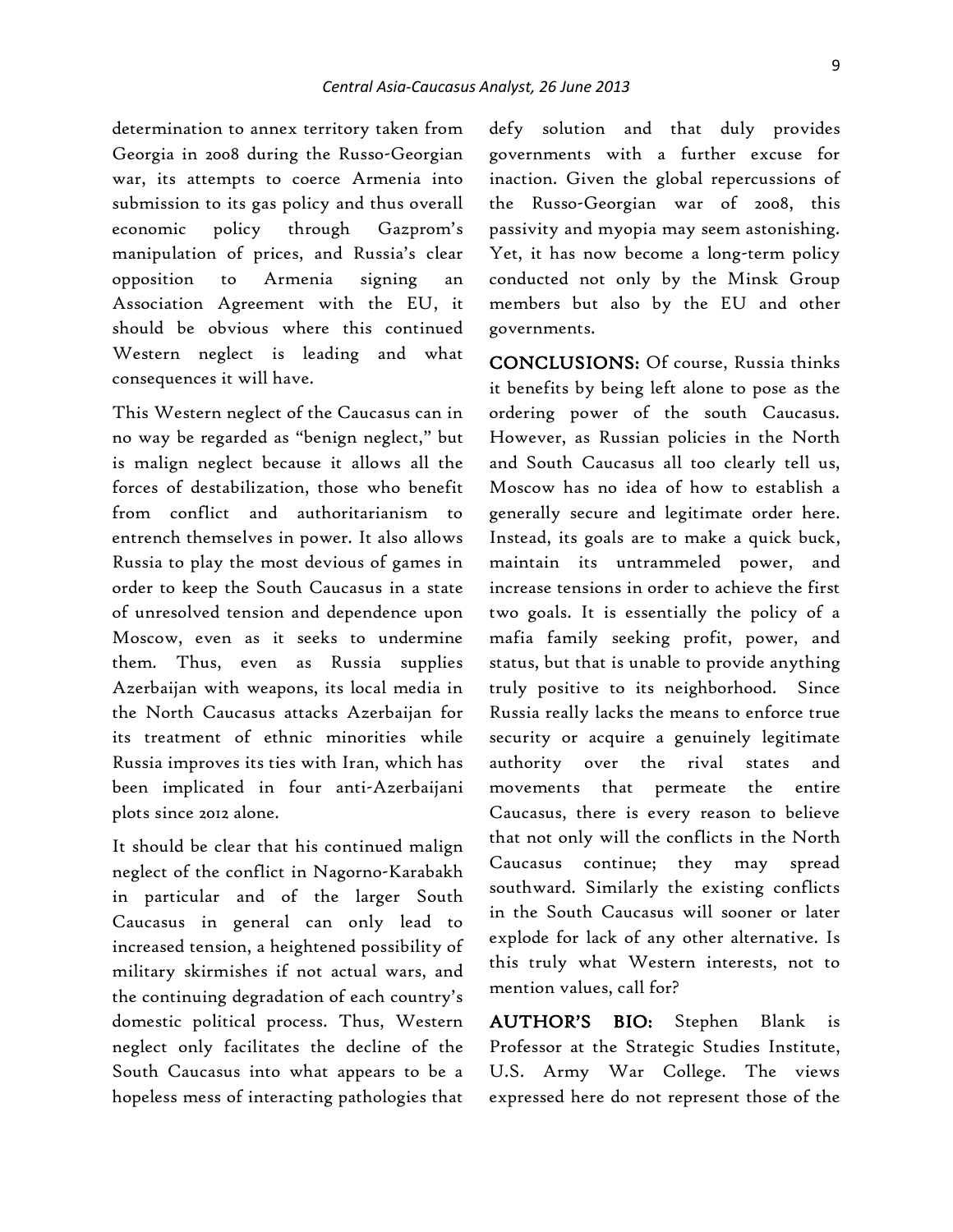U.S. Army, Defense Department, or the U.S. Government.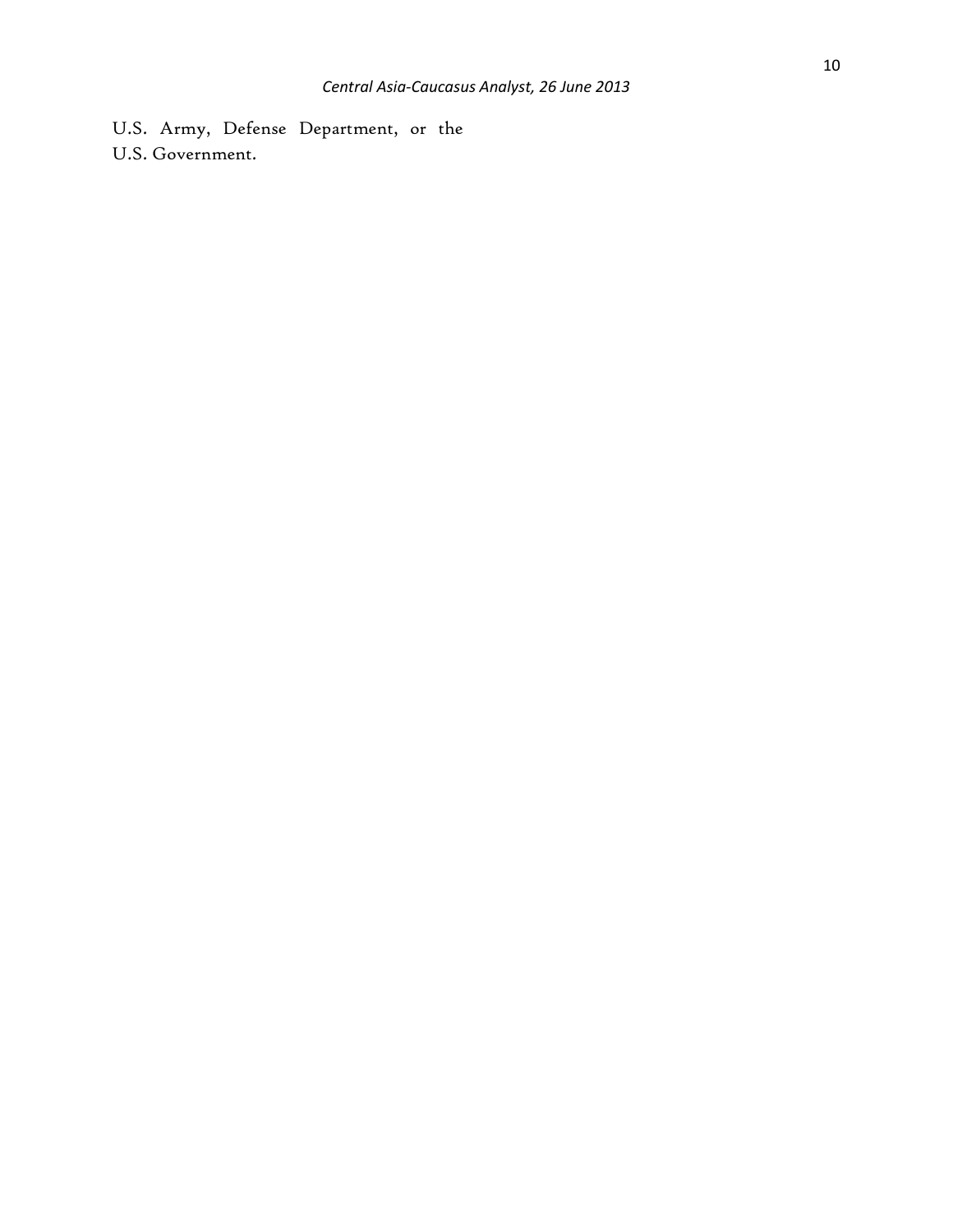#### KYRGYZSTAN'S DECISION TO RENOUNCE MANAS TRANSIT CENTER FAVORS RUSSIA *Erica Marat*

*The Kyrgyz parliament has voted to support President Almazbek Atambaev's decision to renounce the contract for the U.S. transit center at Manas airport. The main reasons for the parliament's vote were primarily a response to the Kremlin's decision to write off a large chunk of Kyrgyzstan's debt and to Moscow's promise to construct hydropower plants in Kyrgyzstan, as well as to Washington's abrupt decision to dismiss criminal charges against Maksim Bakiev, son of former president* Kurmanbek Bakiev. In the meantime, uncertainty lingers regarding the finality of the parliament's *decision and how the president will proceed with his plan to build an international transit hub at Manas once the U.S. leaves.*

BACKGROUND: On June 20, the Kyrgyz parliament unanimously voted to support President Atambaev's decree denouncing the agreement with the U.S. regarding the Transit Center at the Manas airport. The original deal was made shortly after the September 11, 2001, terrorist attacks in the U.S. Atambaev's call to shut down the base by July 2014, when the current contract expires and NATO forces are scheduled to leave Afghanistan, has been consistent since he was elected president almost two years ago. Atambaev plans to replace the facility with a commercial international hub.

Until recently, MPs indicated that the president's initiative would fail in the parliament because MPs regard the U.S. military presence as an important lever against Russian and Chinese political pressure. A series of events over the past two months, however, changed the mood in parliament. First, in early May, the U.S. Department of Justice abruptly dropped a criminal case against Maksim Bakiev release-to-downstream-neighbors.

without explanation. According to Kyrgyz government representatives, the news came as a surprise and Bishkek was not briefed ahead of time. Former members of the opposition to Bakiev now in parliament, as well as members of the incumbent administration, had hoped that the U.S. would help extradite Maksim from the UK to U.S. to face trial for financial crimes.

Furthermore, MPs and government officials point to Russia's promise to build the two giant Kambarata hydropower stations on the Naryn River in Kyrgyzstan. The project's future is uncertain. If constructed, the production costs for both stations will exceed revenues, unless the energy sector is reformed and electricity tariffs are raised in Kyrgyzstan. The plants are also likely to escalate tensions with neighboring Uzbekistan, which depends on Kyrgyzstan's water supply in the summer months. Kambarata hydropower stations would help Kyrgyzstan better control water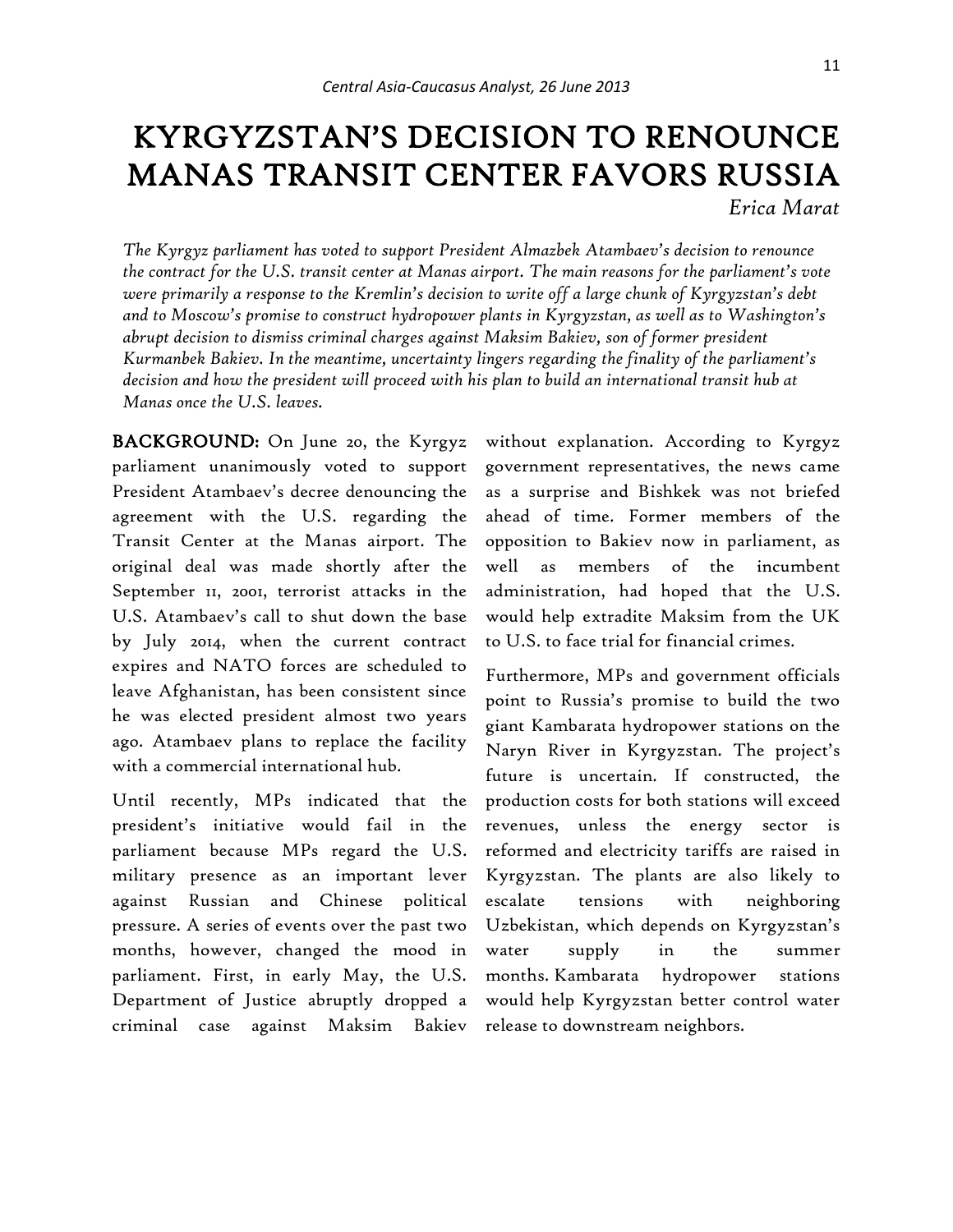

Finally, last month Moscow agreed to write off US\$ 500 million of Kyrgyzstan's debt, a move welcomed by the parliament in Bishkek. Russia has recently deployed other forms of pressure as well. Kyrgyzstan has

been coerced into joining the Russian-led Customs Union by 2015, despite strong resistance from entrepreneurs inside the country.

If the U.S. transit center leaves, Kyrgyzstan's US\$ 1.7 billion national budget will lose US\$ 60 million in annual rent. The economy as a whole will lose another US\$ 200 million of various spending associated with Manas. In 2011, Kyrgyzstan's budget received US\$ 150 million in connection to the transit center. First Vice-President Joomart Otorbayev has raised concerns about the potential costs should the base shut down. MPs, in the meantime, have begun to look for ways to close the shortfall, such as increasing taxes for items like cigarettes and alcohol. But similar to the president's shortterm thinking about Manas, parliament voted to oust the U.S. base without having a clear idea about how to mitigate the economic damage.

This is not the first time that Bishkek has told the U.S. base to leave. In February 2009, Kyrgyzstan's then-president Bakiev announced that he would shut down the U.S. base, but changed his mind four months later. In the meantime, he received US\$ 300 million of a US\$ 2 billion loan promised by Russia in return for expelling the base. Maksim Bakiev reportedly spent the Russian funds in the international market. Maksim also allegedly benefitted from fuel supply contracts to Manas. Bakiev was able to renegotiate the agreement with the United States in 2009, increasing Washington's annual rent from US\$ 17 million to US\$ 60 million. Following Bakiev's about-face, the Kremlin-controlled Russian-language media in Kyrgyzstan blasted the president, fueling unrest among Kyrgyz opposition leaders and regular citizens, leading eventually to his overthrow.

IMPLICATIONS: There is widespread uncertainty about the future of Kyrgyz-U.S. relations should the transit center close. It is quite possible that the parliament will change its stance regarding the base yet again. The shift might occur if the president changes his position, or if any other politically significant issue, such as the Maksim Bakiev case, emerges between the U.S. and Kyrgyzstan. There is an understanding among some government officials and MPs that the U.S. will have to take the lead to recover its relationship with Bishkek after the base leaves. This attitude reflects a widespread perception that Kyrgyzstan's consent to host the base for over a decade has been an act of political goodwill. There are also discussions among analysts whether the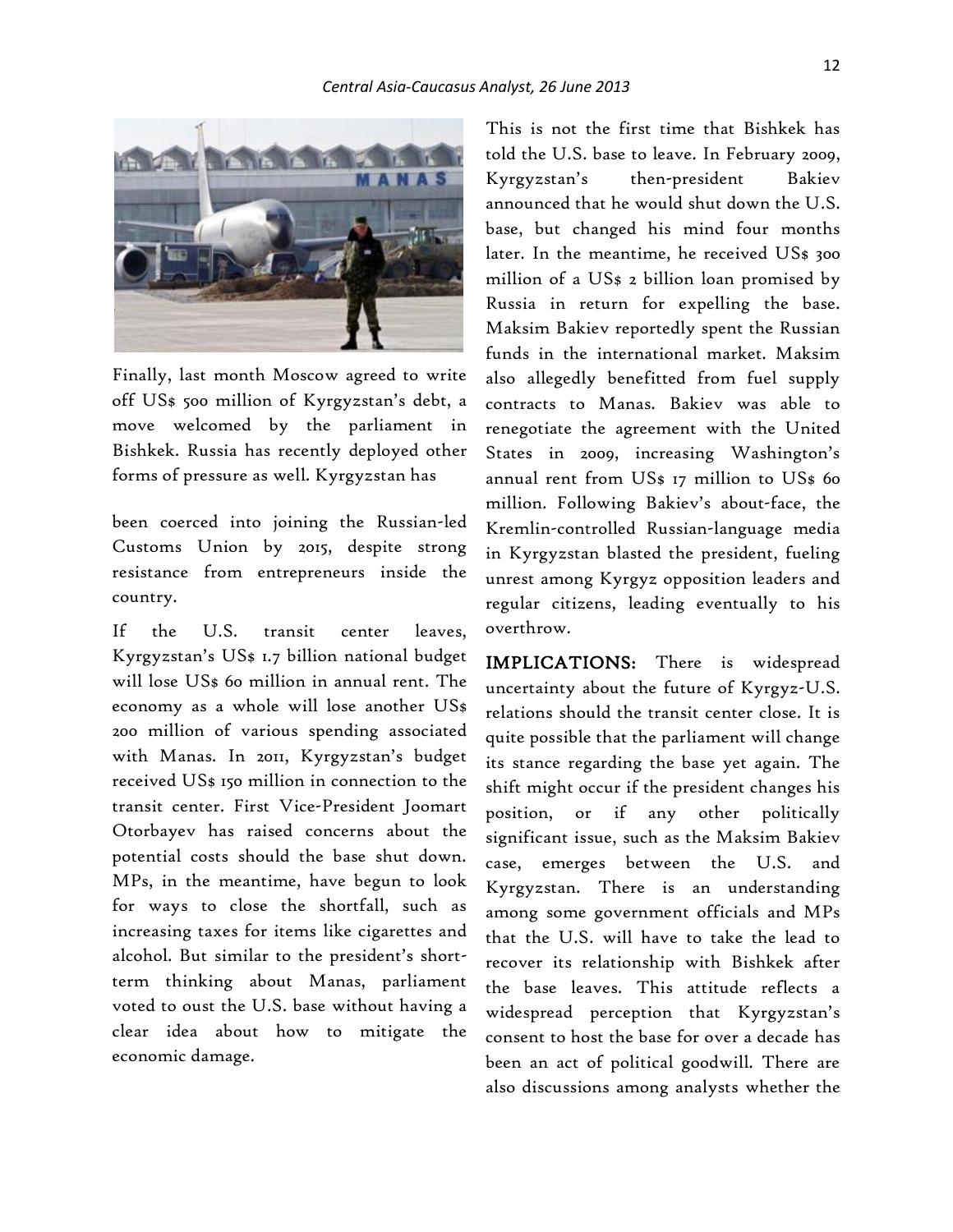U.S. is ready to re-negotiate the deal with the Kyrgyz government as it did in 2009, a possibility that U.S. experts consider as highly unlikely.

Kyrgyzstan's decision to shut down the base shifts Bishkek closer to Russia. Indeed, Atambaev's administration issued the decree days before Russian President Vladimir Putin suddenly decided to visit Bishkek to attend a Collective Security Treaty Organization summit. Atambaev, who is unlikely to benefit personally from financial inflows associated with the base, sees the U.S. military presence as a destabilizing factor in the country. The president is wary of the negative repercussions the base might trigger in the future. For the president, the decision to expel the U.S. military seems to provide a political shield from another political uprising during his tenure. During his visit to Bishkek, Putin promised to fill in the financial gap left by the American military presence through Russia's airbase in Kant. The Russian leader reiterated that it was Kyrgyzstan's own wish to invite the Russian military onto its territory as a response to the growing threat of terrorism. To date, the Kremlin-controlled media in Russia and Kyrgyzstan have consistently covered Atambaev in a positive manner.

The feasibility of President Atambaev's plans to launch an international transit hub at Manas is also uncertain. The president has yet to clarify where he will secure funds to build the facility, who will use the hub, and what type of cargo will pass through it. Finally, the president has been keen to emphasize that he will not allow any U.S. military presence at Manas, but will NATO aircraft still be able to use the hub to refuel? Atambaev's administration seems to expect that some third party will emerge to build the hub out of political, not economic, calculations.

Atambaev likely hopes that Turkey will participate in the transit hub project. His good personal relations with Turkey's President Abdullah Gul have promoted stronger cooperation between the two countries. In 2012 Turkey allocated US\$ 106 million in credits and grants, while Turkish airlines has opened two additional flights to Kyrgyzstan, one to Mongolia (with a layover in Bishkek) and one connecting Osh and Istanbul. Atambaev's first foreign visit as a president was to Turkey in early 2012, demonstrating his personal and political alignment with Ankara.

As the president proceeded with his plan to cancel the Manas agreement, some MPs seemed not to know what exactly the parliament's role would be regarding Atamabaev's initiative. The few MPs who continue to oppose repudiating the agreement said they feel like they cannot influence the debate about the U.S. military presence because the decision has already been made.

CONCLUSIONS: As the fate of the U.S. base at Manas was decided in the president's office and confirmed in the Kyrgyz parliament, factors unrelated to Kyrgyz-U.S. relations came into play. Russia's pressure to oust the base and the Maksim Bakiev case have convinced many MPs that the Manas base no longer offers political benefits for Kyrgyzstan. As the decisions are taken, MPs, Kyrgyzstan's expert community, and the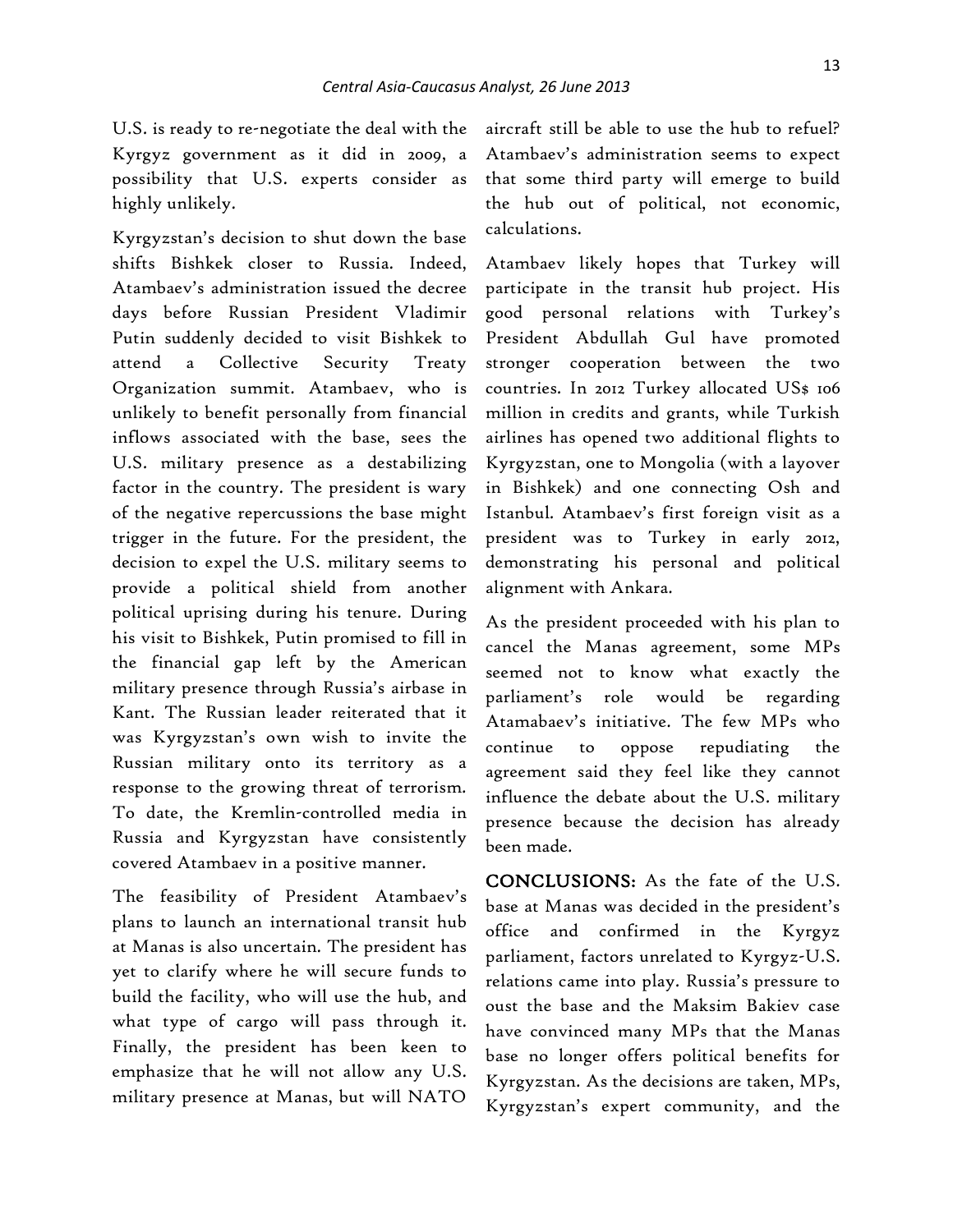wider public still expect the U.S. to bargain for its interests, as it did in 2009. Whether this is a realistic expectation is not part of the discussion in Kyrgyzstan, and this apparent blind spot reveals some of the lasting asymmetries in the perception of Bishkek's value to Washington.

AUTHOR'S BIO: Dr. Erica Marat is a Central Asia expert and a Nonresident Research Fellow with the Central Asia-Caucasus Institute & Silk Road Studies Program Joint Center.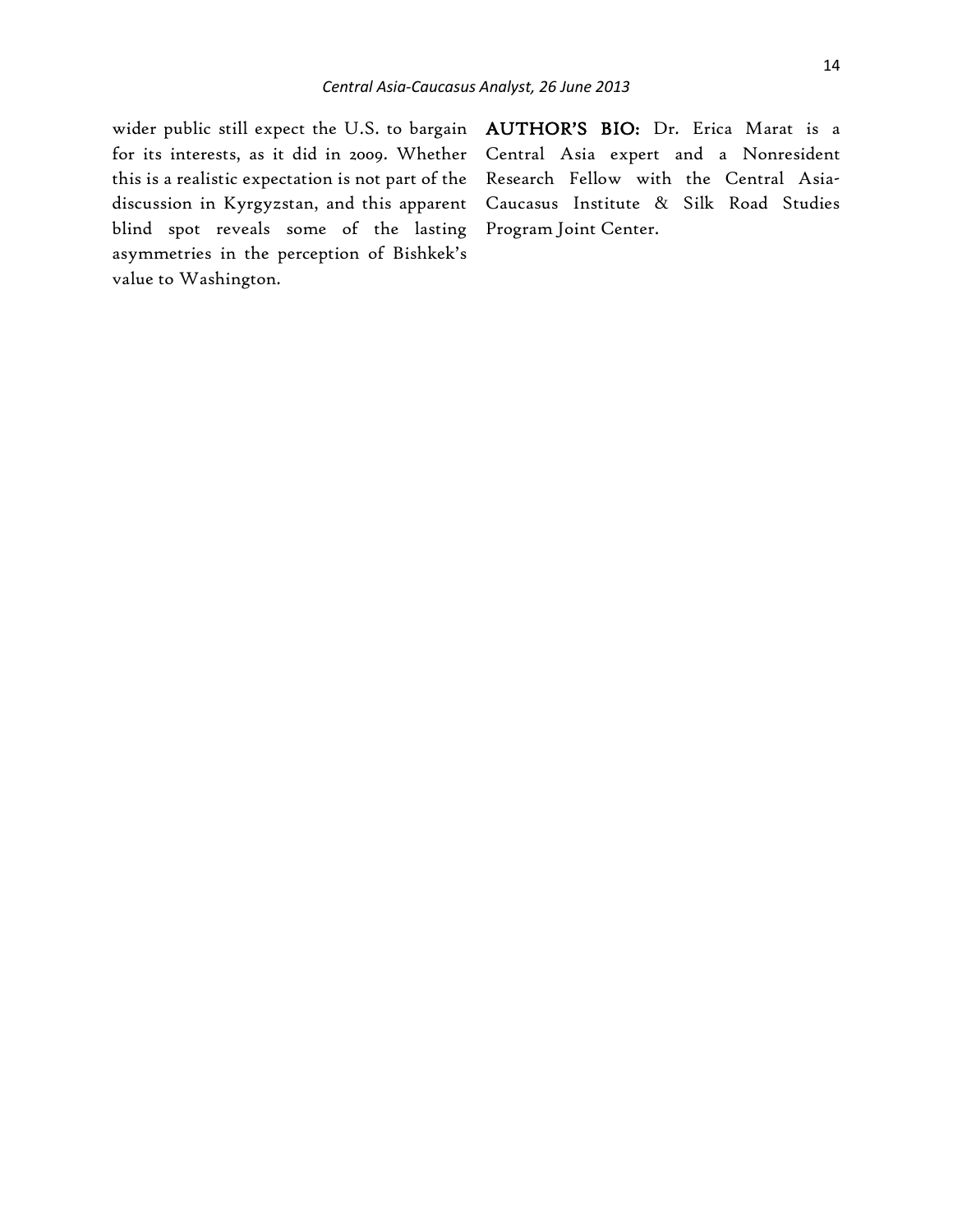## WHAT DOES AMIROV'S ARREST IMPLY FOR DAGESTAN?

*Emil Souleimanov*

*On June 1, Makhachkala's mayor Said Amirov was arrested and transported to Moscow by a military helicopter. The unexpected arrest of the controversial politician, referred to by many as Dagestan's godfather, has raised questions both inside and outside this North Caucasian republic about the true motive behind a move that was certainly approved by the Kremlin authorities. Does Amirov's arrest imply a significant change in Moscow's strategy toward the region's most volatile republic, or it is rather the outcome of a tactical move without far-reaching consequences for Dagestan's politics and security?* 

BACKGROUND: Amirov's arrest, carried out by an unprecedented concentration in Dagestan's capital city of heavily armed forces including armored personal carriers, fighting vehicles, and helicopters, received both positive and negative reactions in Dagestan. Many in the republic are convinced that Amirov's 15-year tenure as mayor of Makhachkala has been marked by physical liquidation of his political opponents, large-scale corruption, control over local businesses, and other forms of mismanagement. His arrest thus gives rise to hopes that change is possible in the country; a prospect increasingly associated with Ramazan Abdulatipov, Dagestan's acting president since early 2013. Sources in Dagestan have recently alleged that a conflict was underway between Abdulatipov, an ethnic Avar, and Amirov, an ethnic Dargin, over issues ranging from redistribution of power and wealth through a system of local clans to the forthcoming presidential elections in fall 2013, should they to take place. Some Dagestanis hope that Amirov's arrest is a result of Abdulatipov's vow to rid the country of corrupt and dishonest policemen and statesmen.

Federal Security Service (FSB) officials have accused Amirov and a number of other politicians close to him, including his nephew, the deputy mayor of Kaspiysk, of the murder of a detective in 2011. It is likely that more charges will follow as the trial proceeds, exposing Amirov's controversial networking and practices that have long been a public secret in the republic. Some observers point out that Amirov's alleged cooperation with insurgent leaders, for instance the notorious Ibrahim Hajidadayev of the Gimry jamaat, has contributed to the prevalence of Amirov and his clan in Dagestan's complicated clan structure. Yet, whatever the outcome of Amirov's trial, the removal of a single person, albeit the most controversial and powerful, from the republic's political scene will hardly change the established practices of Dagestani policymaking, which has often been characterized by a specific form of *modus vivendi* between the authorities, including the law enforcement agencies, and criminals and members of Islamist jamaats formally in war with the former.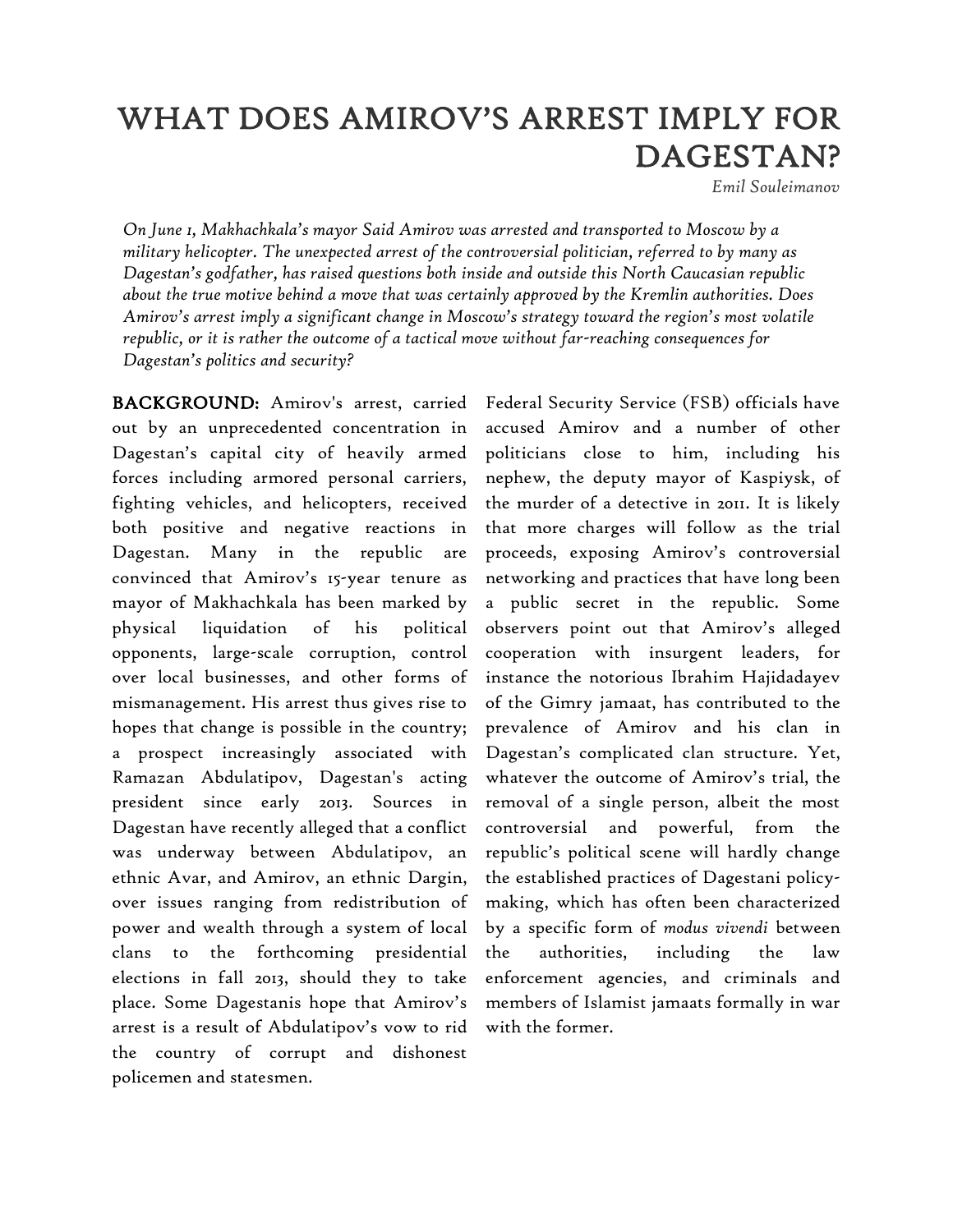

IMPLICATIONS: This cohabitation has become consolidated in the recent decade. Some jamaat leaders have acquire a safe haven in their native rural areas, where they could run their bases and hide out. In return, the local administration and law enforcement of these areas are not targeted by the jihadists. Representatives of authorities and jihadists are often related, natives of the same village or town, and belong to the same ethnic group, which helps them forge nonaggression pacts to mutual benefit. According to some Dagestanis, this factor has impeded the efficiency of the counterinsurgency campaign in parts of the republic, and has prompted Dagestani authorities to deploy police units from distant areas. Even so, insurgents are often informed by the local authorities of the upcoming crackdown. This problem contributed to Moscow's decision last year to reinforce counterinsurgency operations in Dagestan with Ministry of Defense and Ministry of Interior units.

Second and perhaps most important, authorities and law enforcement, as well as jamaats in Dagestan are interested in "taxing" local businesses, which has been a key reason for violent confrontations

between the two sides. Insurgent groups depend heavily on an inflow of funds, while positions in the Dagestani police are more or less openly sold – or given to ethnic or clan kin – and employees expect opportunities to acquire a return on this investment.

Attempting to avoid violence, law enforcement and jamaat leaders sometimes strike deals on their shares in the extortion. Given their relative power, shares can vary from approximately one third to two thirds. While some jamaats are led by convinced jihadists who refuse any form of cooperation with the authorities, others have combined jihad with crime and collaboration, or simply switched the aim of their activities to personal enrichment.

In some instances, jamaats and siloviki have exerted pressure on local businesses or wealthy individuals in a "good cop, bad cop" manner. With the approval of local authorities, law enforcement officers could request businessmen to pay a certain amount of money, usually in the thousands of dollars. Failing to do so would turn them into targets of local insurgents who have often profiled themselves as guardians of morality. Since many local businesses can easily be labeled as anti-Islamic in nature (such as restaurants selling alcohol, saunas associated with prostitution, etc.), killing or crippling their owners can both help jamaat leaders make solid money, and ensure their popularity among traditional and religious Dagestanis. In other instances, local businesses are approached by jamaats to pay the so called zak'at to insurgents, of which a portion is handed to the authorities. Another option for local siloviki is to murder defiant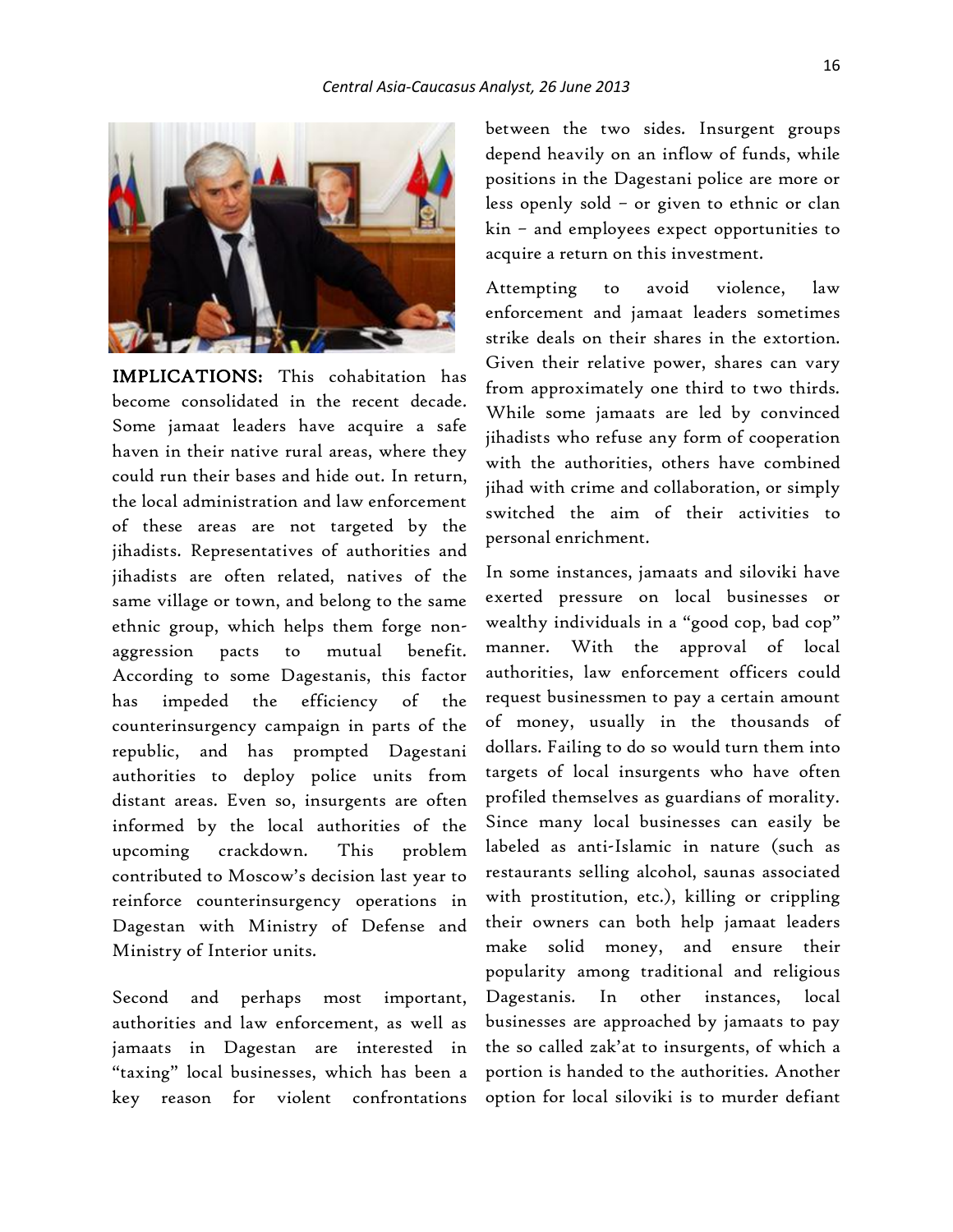businessmen and declare them insurgents killed during counterinsurgency operations. Given the impunity and incompetence prevailing within Dagestan's police, this could even benefit the careers of responsible police officers. As a result, innocent Dagestanis have frequently become targets of violence perpetrated by both law enforcement and insurgents, which has in the recent decade shaped the negative attitudes of the Dagestanis public toward the local police.

In this scheme of money-making, Amirov enjoyed a special standing given the scope of his power and influence. Some Dagestanis allege that while large businesses and oligarchs were off limits to local law enforcement (Dagestani oligarchs routinely possess armed guards of their own resembling private armies), Amirov's cooperation with Hajidadayev, and possibly other insurgent leaders, was instrumental in extorting money from them. According to some local sources, businessmen periodically had to pay serious money to Amirov and his clan to make sure they and their relatives would not become victims of "Wahhabi terrorism." The same was true for Amirov's political opponents and leaders of competing clans. Even though precise information on this subject is for understandable reasons difficult to obtain, some commentators have alleged that recent murders and arrests of some insurgents have paved the ground for Amirov's detainment, possibly because they have testified against him.

CONCLUSIONS: Doubts remain as to whether Amirov's arrest is indicative of a shift in Moscow's policies toward the Dagestani elites or just an outcome of "clan wars" that have become an entrenched feature of regional politics. If it merely represents an attempt by Dagestan's present leader or his closest circle to take over power and wealth in the republic, the impact of such a move will be rather insignificant. Even so, it has already contributed to reinforced inter-ethnic tensions between Dagestan's two major ethnic communities, Avars and Dargins, given Abdulatipov's and Amirov's ethnic origins and power bases. In Dagestan's situation of permanent interethnic competition, many Dargins consider Amirov's "liquidation" as another attempt on the part of Avars to concentrate power in the republic in their own hands, following the recent *de facto* replacement of Dagestan's former president Magomedsalam Magomedov, another Dargin, by Abdulatipov, an Avar.

If Amirov's arrest is part of Moscow's farreaching efforts to cleanse the Dagestani elites, serious societal change could be expected in the country. Getting rid of corrupt and unpopular leaders and siloviki engaged in criminal activities would significantly improve public attitudes toward local elites. Along with an announced reform of the Dagestani police, this could potentially reduce support for the insurgency, seen by many ordinary Dagestanis, particularly the youth, as the only way of punishing the siloviki and authorities for their impunity. Hopefully, the ongoing deterioration of the situation in Dagestan, along with the general inability of local authorities to put an end to the insurgency, has led the Kremlin, already concerned over the security implications of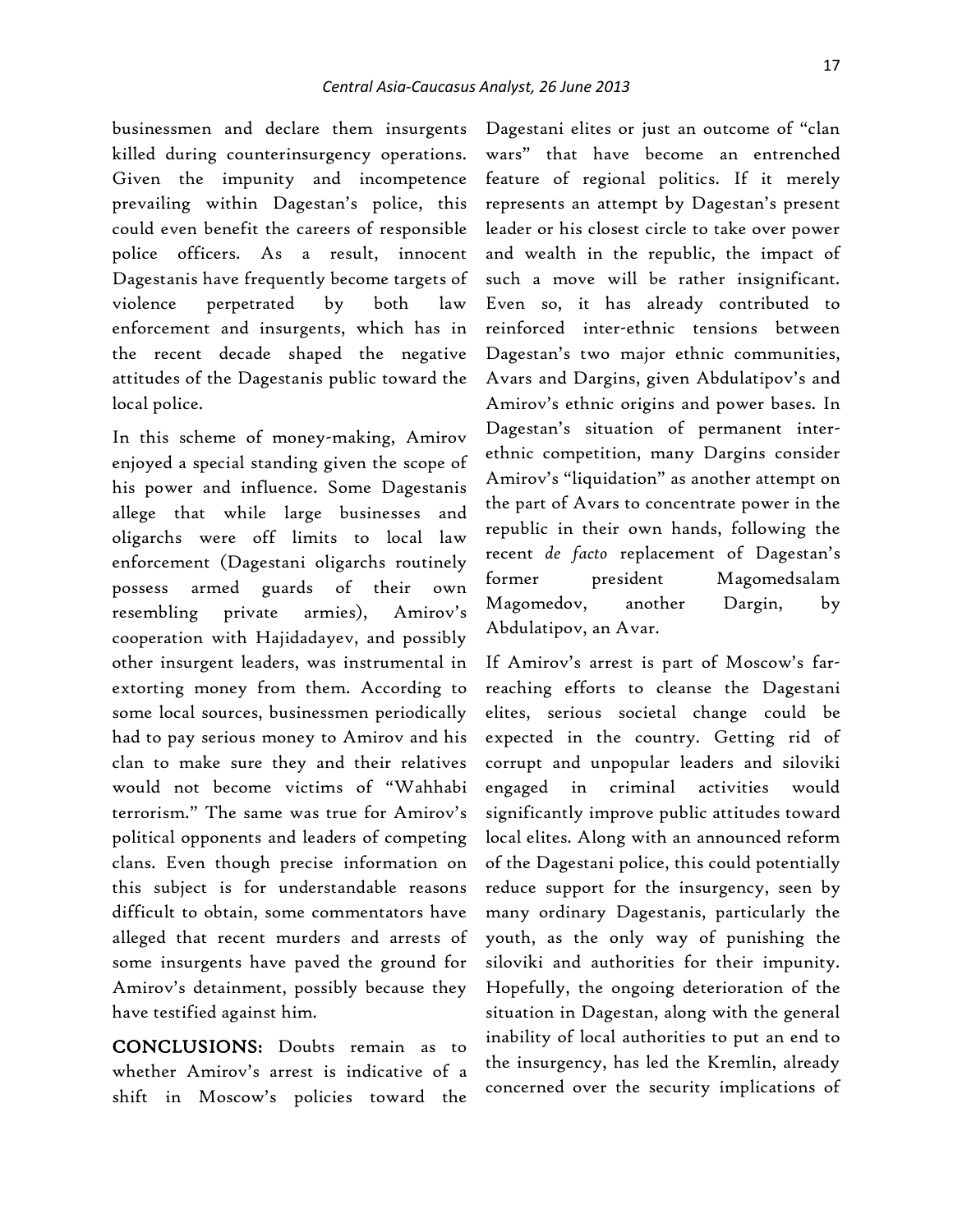the North Caucasus insurgency for the upcoming Olympics in Sochi (2014), to rethink its policy toward the region. Coming months will show whether such hopes are valid.

AUTHOR'S BIO: Emil Souleimanov is Associate Professor with the Department of Russian and East European Studies, Charles University in Prague, Czech Republic. He is the author of "Understanding Ethnopolitical

Conflict: Karabakh, Abkhazia, and South Ossetia Wars Reconsidered" (Basingstoke: Palgrave Macmillan, forthcoming 2013) and "An Endless War: The Russian-Chechen Conflict in Perspective" (Frankfurt am Main: Peter Lang, 2007).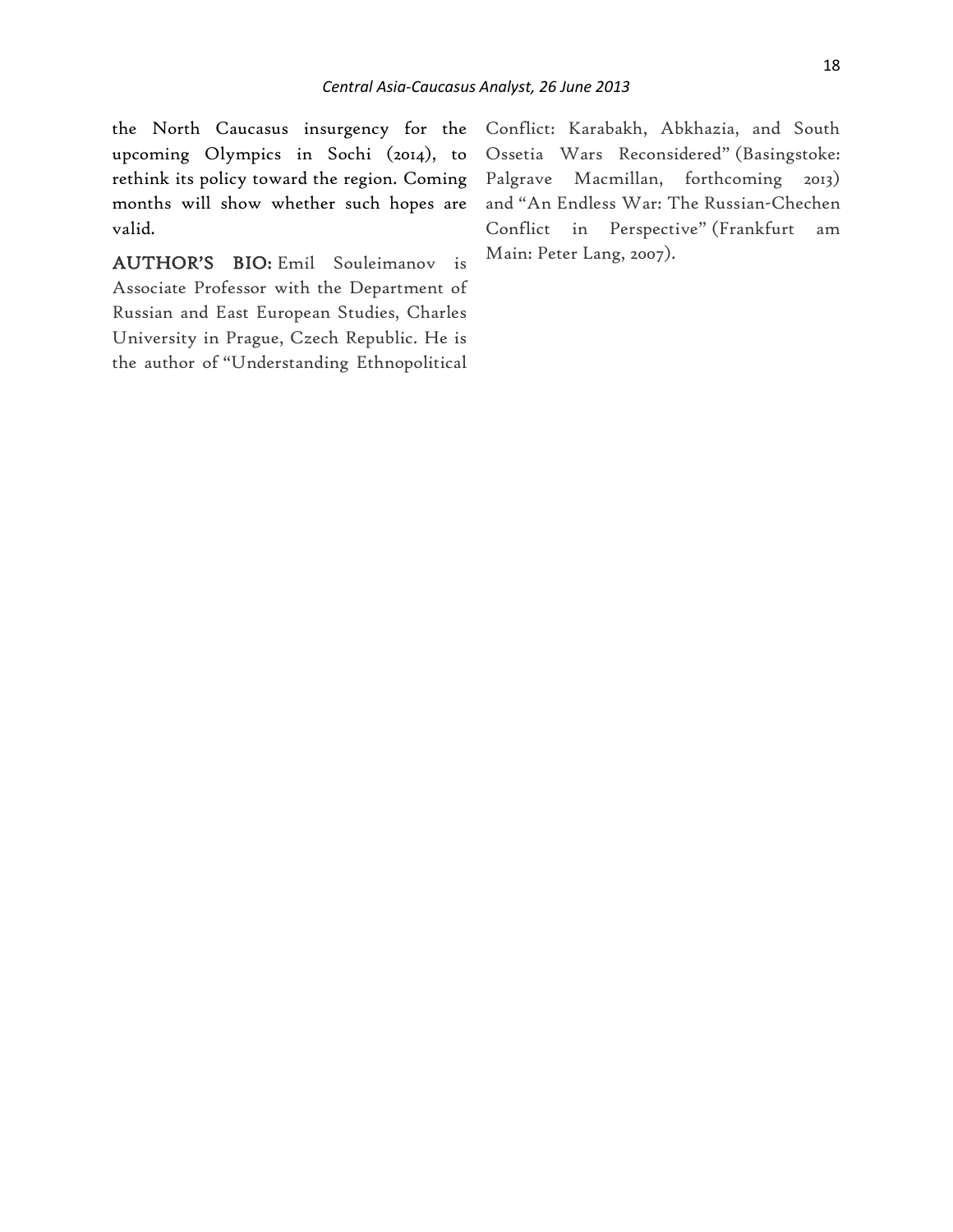### FIELD REPORTS

## GEORGIAN MIA UNCOVERS SHOCKING EVIDENCE AGAINST FORMER GOVERNMENT

*Eka Janashia*

On June 17, Georgia's Ministry of Internal Affairs (MIA) disclosed a covert cache in the western region of Samegrelo, storing videotapes allegedly screening brutal torture, sexual abuse, beating and inhuman treatment of individuals; photos and private data on certain political opponents whose arrests were planned in the event of a United National Movement (UNM) victory in the October 1, 2012 parliamentary elections; and a large amount of explosive devices, military munitions, narcotics and psychotropic medicines.

The MIA presented a small part of the uncovered videotapes depicting brutal torture, conducted in 2011 by law enforcement officers against two detainees, to the diplomatic corps accredited in Georgia, media and civil society representatives, political analysts and commentators. In connection to the torture videos Tbilisi City Court ordered pre-trial detention for nine persons on June 21, most of which are former law enforcement officers.

The ruling coalition, Georgian Dream (GD) claimed that the discovered videos did not illustrate isolated cases but portrayed a systemic failure prompting the political

responsibility of president and other highprofile government figures.

Initially, the UNM insisted that the arms cache was a secret storage site of the Ministry of Defense (MOD), to be used for defensive purposes in the case of a foreign military invasion and guerrilla warfare. However, Defense Minister Irakli Alasania rejected the UNM's assertions saying that the cache had never belonged to MOD.

President Mikheil Saakashvili later demanded a parliamentary investigative commission to be set up in order to supervise the MIA's probe into the revealed crimes in an effort to avoid political bias and determine the "objective truth."

In his televised remarks, Saakashvili expressed regret that "sadists and violators" had been transferred from Eduard Shevardnadze's administration into the state system during his term in office and named two former officials, the former head of the Constitutional Security Department Levan Kardava and the former deputy prosecutor general David Chkhatarashvili, as responsible for the appalling cases. Saakashvili insisted that Kardava and Chkhatarashvili are now cooperating with new government, in particular with Prime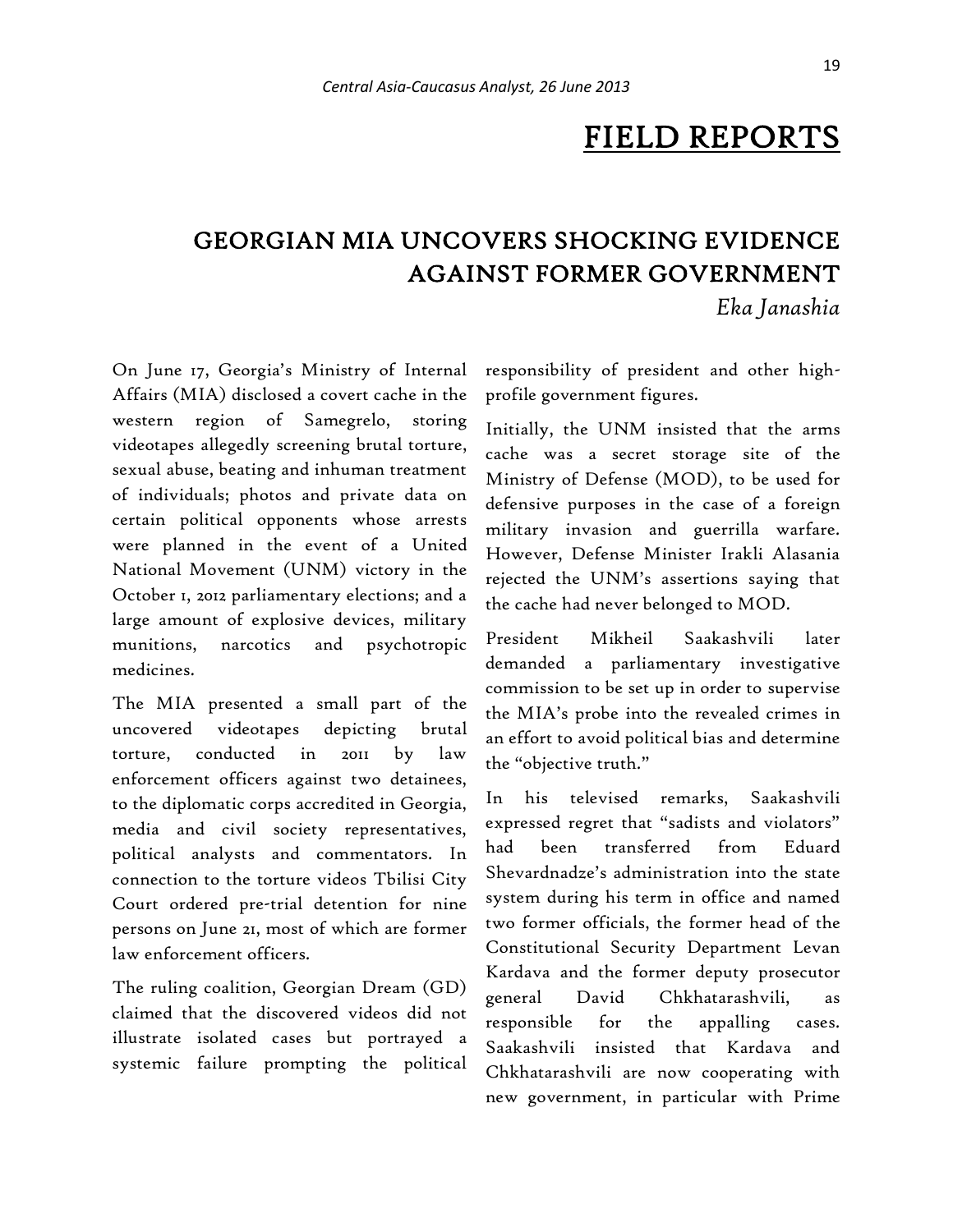Minister Ivanishvili's adviser Gia Khukhashvili, one of the most influential figures in the GD coalition. "Speculation about such cases being of a systemic nature represent part of a campaign directed against the previous authorities and personally against me," Saakashvili said.

Notably, two days before the MIA revealed the cache the U.S. Congress released a document stating that the measures taken by the new Georgian government against former officials appeared to be politically motivated and could have a destructive impact on bilateral ties between the U.S. and Georgia as well as on Georgia's perspectives for accession to international organizations. In particular, the paper termed the arrest of former Prime Minister and secretary general of the UNM Vano Merabishvili as an "especially troubling" factor.

Co-rapporteurs from the Parliamentary Assembly of the Council of Europe (PACE), the EU foreign policy chief Catherine Ashton and the EU Commissioner for Enlargement and European Neighborhood Policy Štefan Füle as well as NATO secretary General Anders Fogh Rasmussen also expressed concerns regarding Merabishvili's arrest and proclaimed that "even the perception" of politically motivated persecution should be avoided.

Merabishvili was arrested on May 21 for abuse of power, misspending, embezzlement and bribing of voters. The use of disproportional force in the dispersal of an anti-government rally on May 26, 2011, organized by former speaker of parliament Nino Burjanadze, is among the major charges brought against him.

The recently unearthed videotapes could well become a source of additional charges against Merabishvili. In the Talk Show Position on Rustavi 2 on June 21, Interior Minister Irakli Gharibashvili stated that given Merabishvili's reputation as a strongman, it was hardly imaginable that he would not have been informed about such grave crimes while heading the MIA.

The Georgian government is apparently making an effort to validate the arrest of the former Prime Minister and eschew the allegations of applying selective justice. However, whereas an enormous emphasis is placed on the restoration of justice, Vladimer Bedukadze – a person connected to the prison abuse scandal and who has been accused of severe crimes such as torture and inhuman treatment – was surprisingly fully exempted from criminal liability on June 19, following a plea bargain including "special cooperation" between him and Georgia's General Prosecutor Archil Kbilashvili.

In addition, Nino Burjanadze, who organized the 2011 anti-government rally, has still not been charged with an incident during those events. It is known that when the riots started, the convoy carrying Burjanadze and her husband Badri Bitsadze crashed into several people at high speed when trying to leave the scene, resulting in the death of one policeman and several injured bystanders. Such episodes damage the credibility of the government's declared policy to restore justice.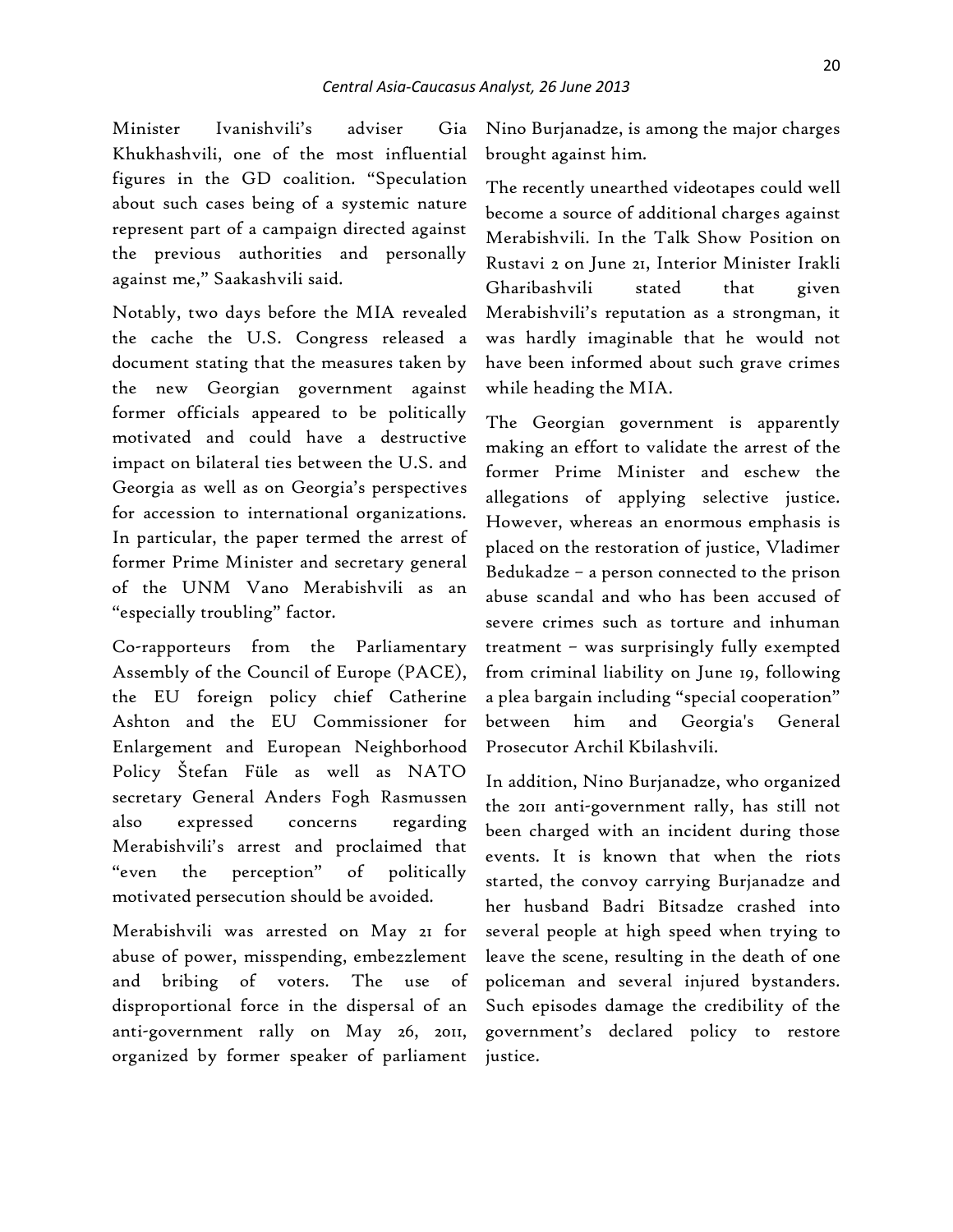#### KAZAKHSTAN ADOPTS CONTROVERSIAL PENSION REFORM

*Georgiy Voloshin*

On June 21, Kazakhstan's President Nursultan Nazarbayev signed into law a bill introducing a comprehensive reform of the country's pension savings system. The main novelty of the bill is a provision increasing women's retirement age from 58 to 63 years, thus ensuring full equality with the working male population. Earlier in April, the chairman of Kazakhstan's National Bank, Grigory Marchenko, made public the results of an independent assessment made by international experts according to which the state budget might lose US\$ 19.6 billion worth of potential tax revenue by 2023, should a similar reform not be adopted by the end of this year.

The initial draft law was developed by the country's Ministry of Labor and Social Protection headed by Serik Abdenov, the youngest member of the government. According to this legislative proposal, women's retirement age was to be progressively increased between 2014 and 2024, with every passing year within this timeframe accounting for an additional five months of seniority required by the law in order to obtain full access to future retirement benefits. While the principal argument used by both the Labor Ministry and the National Bank was that several embattled European economies had already resorted to similar measures for the purpose of reducing their budget deficits, the pension reform quickly led to a wave of protests.

Despite a few endorsements secured by state officials on behalf of the women's business community whose representatives most often enjoy better working conditions that average Kazakhstani women working as lowor mid-level employees, the reform was heavily criticized by several public associations. Moreover, Labor Minister Abdenov became the target of a massive character assassination campaign organized via social networks, after a series of speeches conducted in the regions where he had tried to present the benefits of the proposed law. On one occasion, a supporter of the local communist party office even threw eggs at the minister while the latter was speaking at a press conference in Almaty.

Following the barrage of criticism directed against the government's refurbished pension savings plan, Nazarbayev addressed the Nation on June 7, almost one month after both chambers of the Parliament had voted in favor of the draft and submitted it for the president's approval. Commending the initial scope of the reform aimed at better coping with eventual budget deficit problems resulting from reduced tax revenues in the coming years, Nazarbayev however criticized the Labor Ministry for its poor performance in terms of providing a clear illustration of the intended benefits offered by the text. He therefore suggested amending the draft law so as to start implementing the reform as applied to women's retirement age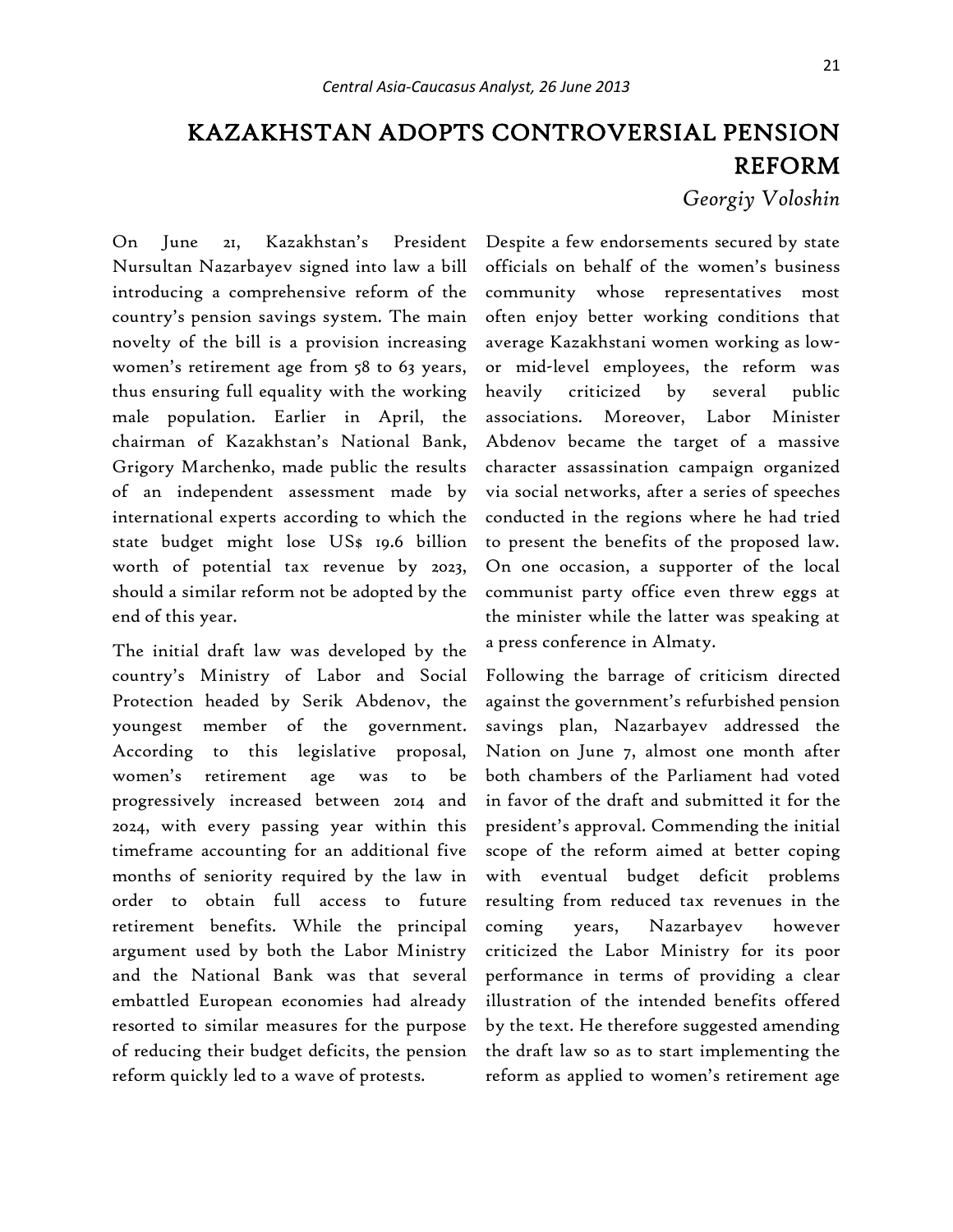four years later than initially foreseen, on January I, 2018.

On June 10, three days after his televised address, Nazarbayev dismissed Labor Minister Abdenov and replaced him with his deputy. This dismissal was swiftly followed by the adoption of an amended draft law incorporating Nazarbayev's suggestion. Whereas this move still enabled Kazakhstani authorities to implement the necessary reform dictated by the current economic situation, it also once again revealed Nazarbayev's favorite tactics of using junior ministers or members of parliament as mouthpieces of potentially controversial legislative proposals while staying above the fray and keeping his credibility intact. The same tactics were used in January 2011 when the Kazakhstani leader declined the proposal to hold a national referendum on the issue of extending his presidential powers up to 2020 without formal elections.

Even though women's retirement age has become the central theme of public debates regarding Kazakhstan's pension savings system, the reform includes other far-going changes. Both public and private employers will now have to pay an additional five percent of pension taxes for their employees who already contribute ten percent of their monthly salaries. Furthermore, another five percent of pension tax will be required for those who are involved in dangerous industrial fields, such as petrochemicals or metallurgy. However, the most significant change is the establishment of a single pension savings fund slated to become operational on July 1.

Since 1998, Kazakhstani citizens have had a possibility to transfer their pension payments to any of the privately-held pension funds existing alongside a state-controlled entity. The government now plans to pool all the pension money estimated by Nazarbayev at US\$ 20.7 billion under state control. While private funds are expected to retain their right to manage pension assets in ways foreseen by their individual investment strategies, the government has promised to monitor such investments in order to mitigate excessive risk and ensure stable long-term yields. At the same time, most experts believe that the pension money could be used to finance large-scale investment projects whose cost is too high for the current budget. Therefore, this prospect has all the chances to make the reform even more unpopular.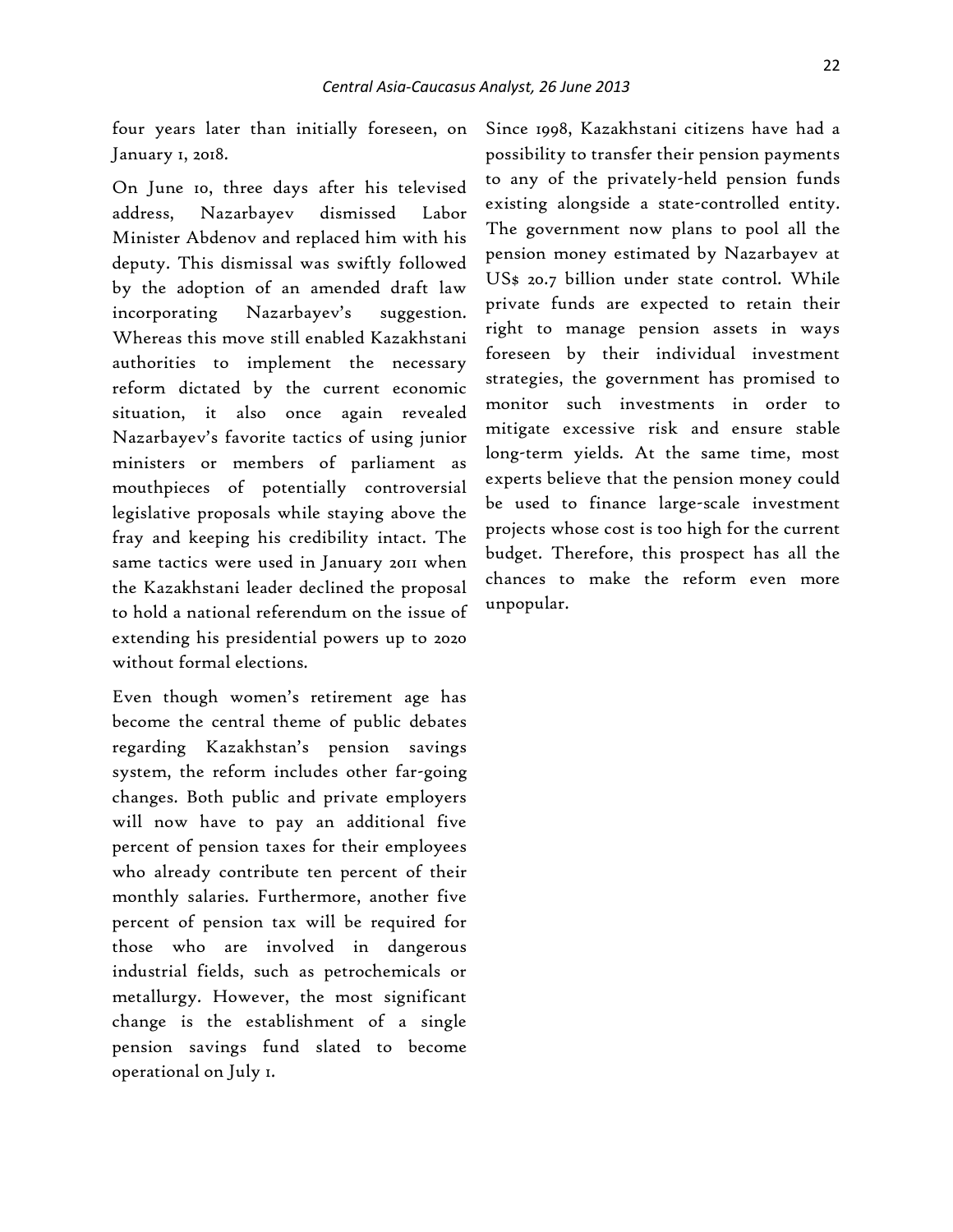#### KAZAKHSTAN GOES G-GLOBAL *Sergei Gretsky*

In recent years, Kazakhstan has taken a number of steps to raise its international profile and firmly plant its flag on the world stage. The first success was scored when the country became Chairman-in-Office of the Organization for Security and Cooperation in Europe (OSCE) in 2010 and hosted the OSCE Summit in December of that year. The next accomplishment was hosting the 7th Asian Winter Games in January-February 2011. Earlier this year Astana successfully outbid Liege (Belgium) to become the venue of Expo 2017. The Astana Economic Forum and its G-Global online platform, however, may turn out to be Kazakhstan's most significant imprint on global politics and economics.

The Astana Economic Forum (AEF) was inaugurated in 2008 by the Eurasian Club of Economists. On May 22-24, 2013, it met for the sixth time. Its 12,000 registered participants included thirty-five acting and former presidents, prime ministers, and ministers, ten Nobel Laureates in economics, and forty heads of international organizations and corporations. They came from 132 countries to discuss issues related to sustainable economic growth, financial stability, social policy, clean energy, competitiveness of countries and regions, and innovation. The forum adopted the Astana declaration, which outlined an international anti-crisis plan. The 7th meeting of the AEF was not only about political and expert dialogues and discussions. It was also a platform for

business interaction and cooperation. About 80 agreements and MOU worth US\$ 2.7 billion were signed.

What makes the AEF stand out from similar fora is the launch of its G-Global web portal in January 2012. The idea to create the portal belongs to President Nazarbayev and was a reflection of his earlier statements on the root causes of the 2007-2009 global financial and economic crisis and his ideas for overhauling the international financial system. These ideas, which found support among participants of the AEF meetings, centered on the notion that post-crisis development and stability of the global economy require global participation in the decision-making process. As the Kazakhstani president stated, "radical changes in the world economic system are impossible without moving from the Washington to the global consensus." Nazarbayev stated it was time to cast away what he termed "geopolitical snobbery" and create a "new system of global management of interests of both developed and developing countries." Speaking at this year's Forum, Robert Mundell, Nobel Prize Winner in Economics, echoed Nazarbayev's ideas when he said that "the G-20 and G-8 lack the mechanisms for tackling sensitive problems and producing effective proposals for dealing with the crisis. At the same time 90 percent of the countries in the world have no voice in these forums."

Consequently, the G-Global web portal was conceived as an interactive platform that by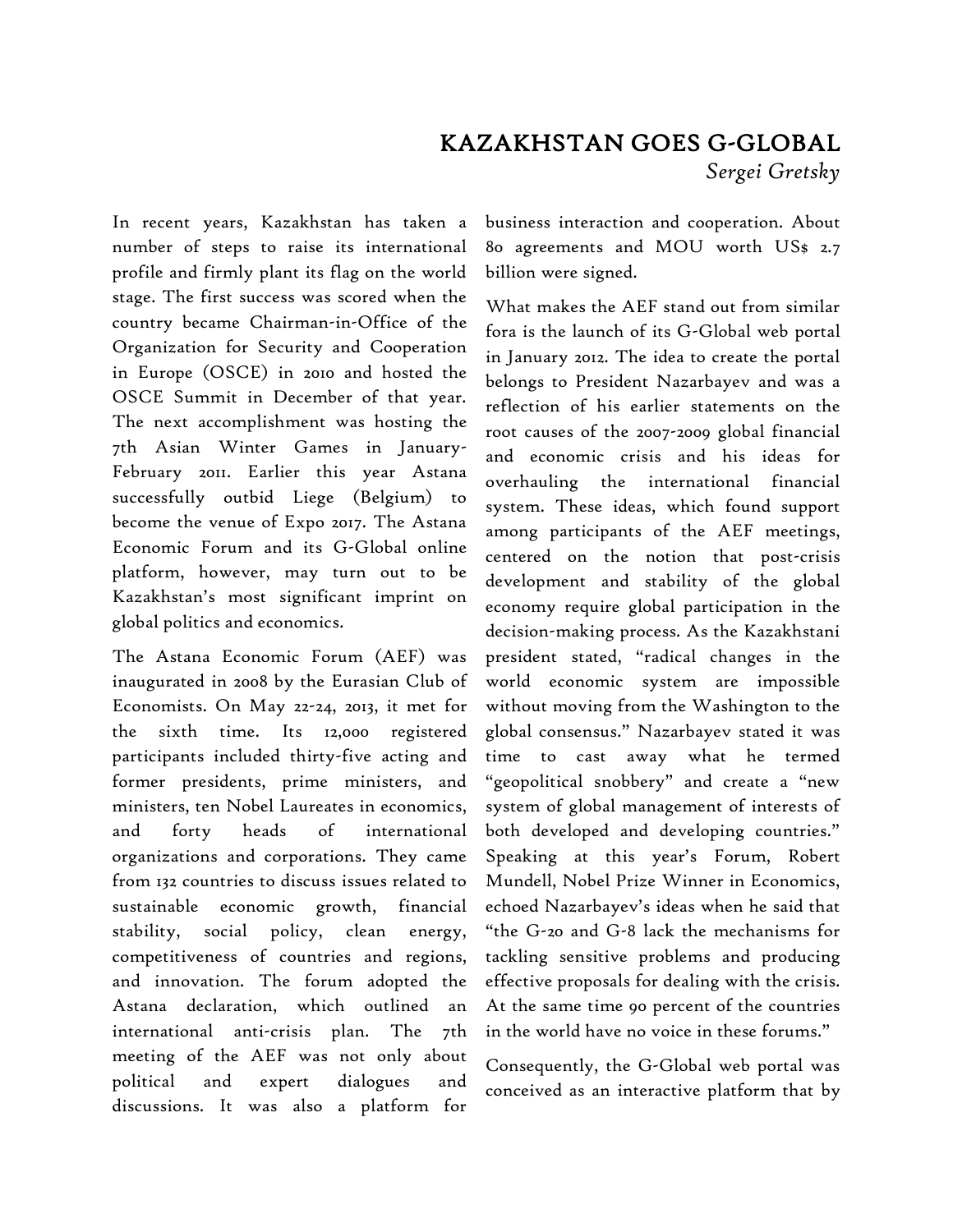fostering dialogue among international economists would become a hub of ideas on how to deal with global economic crises and offer scenarios for sustainable global economic development. The timeliness of launching G-Global was underscored by Nazarbayev's and other participants' acknowledgement that the 2007-2009 crisis was not over, particularly in Europe, and the fact that solutions proposed by the usual set of international institutions have not succeeded. That is why this year the first International Anti-crisis Conference was held in conjunction with the AEF. The idea behind the Conference was to explore alternative ideas for ending the current crisis.

Since its inception a year ago, three million people from 160 countries have already visited the portal. Fourteen Nobel Laureates in economics are among its participants. The portal serves as a focal point for accumulating recommendations of its users as well as the participants of the AEFs, which once distilled would be presented to the participants of the G20 summit that will be held in Russia in September as well as to G-8, the IMF, the World Bank, and the UN.

The first such set of recommendations was presented in 2012 and was highly praised by UN Secretary-General Ban Ki-Moon, who said that they would be taken into account and reflected in the agenda of the discussions with the G20 leaders in Mexico. This year, the recommendations focus on efficient management of the global economy, elimination of trade barriers set by the developed economies, food security, and the development of clean energy.

The latter is of particular interest and importance for Kazakhstan. After winning the bid for hosting Expo 2017 Kazakhstan announced its plans to turn its capital into a fully "green" city and to power the exhibition exclusively by alternative sources of energy. The first stage will be the building of a pilot "green" district in the Kazakhstani capital. Astana may thus become the first "green" city in the world.

Though Astana Economic Forum is still developing its identity, it has already been hailed as an important institution. John Nash, Nobel Prize Laureate in Economics, stated that in "terms of significance, the Astana Economic Forum is perhaps comparable to the meetings in Davos. Bringing together world-leading experts in economics, Kazakhstan has once again become an effective platform for dialogue." While it may be a stretch to put the AEF on the same footing as Davos, it would certainly not be a stretch to call it the Davos of the developing world. By launching the Astana Economic Forum Kazakhstan has become one of the leading champions of the right of developing countries to an equal say in shaping the rules of the global economy and its management. In so doing, Astana has well positioned itself to become an important player in world politics and the global economy.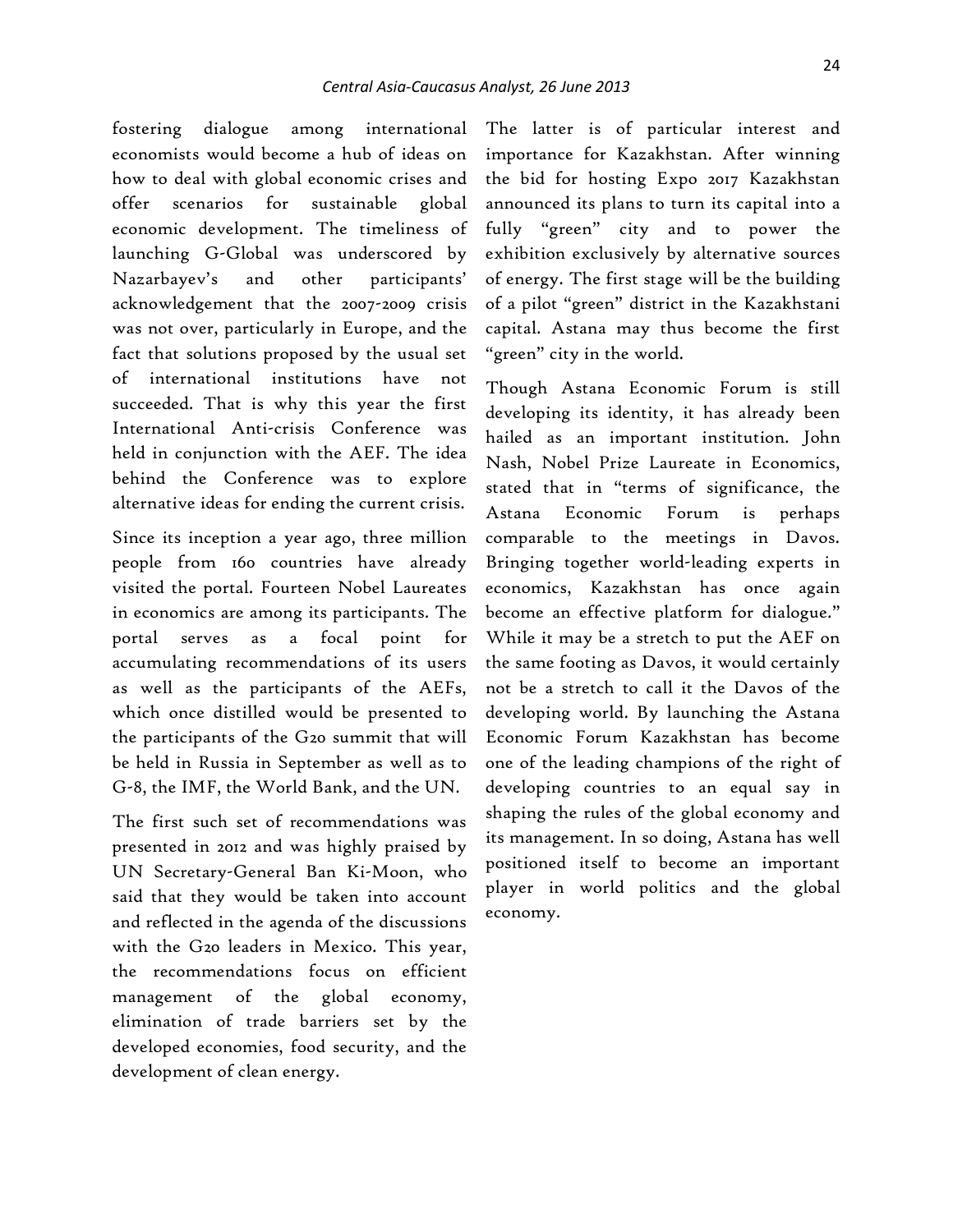#### RUSSIA AND AZERBAIJAN TERMINATE BAKU-NOVOROSSIYSK AGREEMENT

*Mina Muradova*

Russia and Azerbaijan have recently terminated two strategic agreements. In May, the Russian government terminated a 1996 deal to transport oil from Azerbaijan through its pipeline system. The agreement on transporting Azerbaijani oil via the Baku-Novorossiysk pipeline envisaged the transit of at least five million metric tons of oil a year, with a tariff of about US\$ 15.70 per metric ton. However, the State Oil Company of Azerbaijan Republic (SOCAR) has pumped only about two million metric tons of oil in the past two years, and planned to further reduce that quantity to 1.6 million metric tons this year. Russia's state-run oil pipeline operator Transneft said it had lost about US\$ 50 million a year because the pipeline was operating at half capacity. Russian and Azerbaijani companies have started talks on introducing a new pricing system for next year, but the current tariff will remain in force for the remainder of this year.

The Deputy Head of Azerbaijan's Presidential Administration, Novruz Mammadov, told local media that "the transportation of oil at the moment is simply not profitable to both parties in terms of economic and commercial viability." He noted "we accept the decision of the Russian Federation as perfectly normal." Earlier this year, official Moscow announced the termination of another agreement regarding the lease of the early warning radar station "Darial" in Gabala region, Azerbaijan. Russia leased the radar station since the collapse of Soviet Union and the last agreement expired in December 2012 after 10 years. Media reported that the sides failed to agree on a rent fee.

Recent developments in bilateral relations between Russia and Azerbaijan led to assumptions that tensions are rising between the two countries, but Russian Foreign Minister stressed that "there are no political tensions between us" and that the issue of the Baku-Novorossiysk pipeline was purely a business decision. "Any deterioration in relations between the two countries is out of the question," Lavrov said. "The situation over the Gabala radar station is known – we failed to agree on the price. Other claims are speculation and we are not engaged in speculation." Lavrov stressed the lack of sufficient oil coming through the pipeline as the main reason for the decision, not anger over the Gabala radar station, News.az reported. "As to the contract on the Baku-Novorossiysk pipeline signed in 1996, originally the sides aimed to fill up the pipe and the rate was calculated inappropriately … In fact, the pipeline was not fully filled up, which caused problems for the Russian side. So, this is a purely economic matter. Possibly, tariffs will be reconsidered."

At the same time, Azerbaijan has long complained about losing money on the pipeline due to Transneft's tariff of US\$ 15.70 per ton of oil transported through Russian territory to the Black Sea port of Novorossiysk, though it has since developed